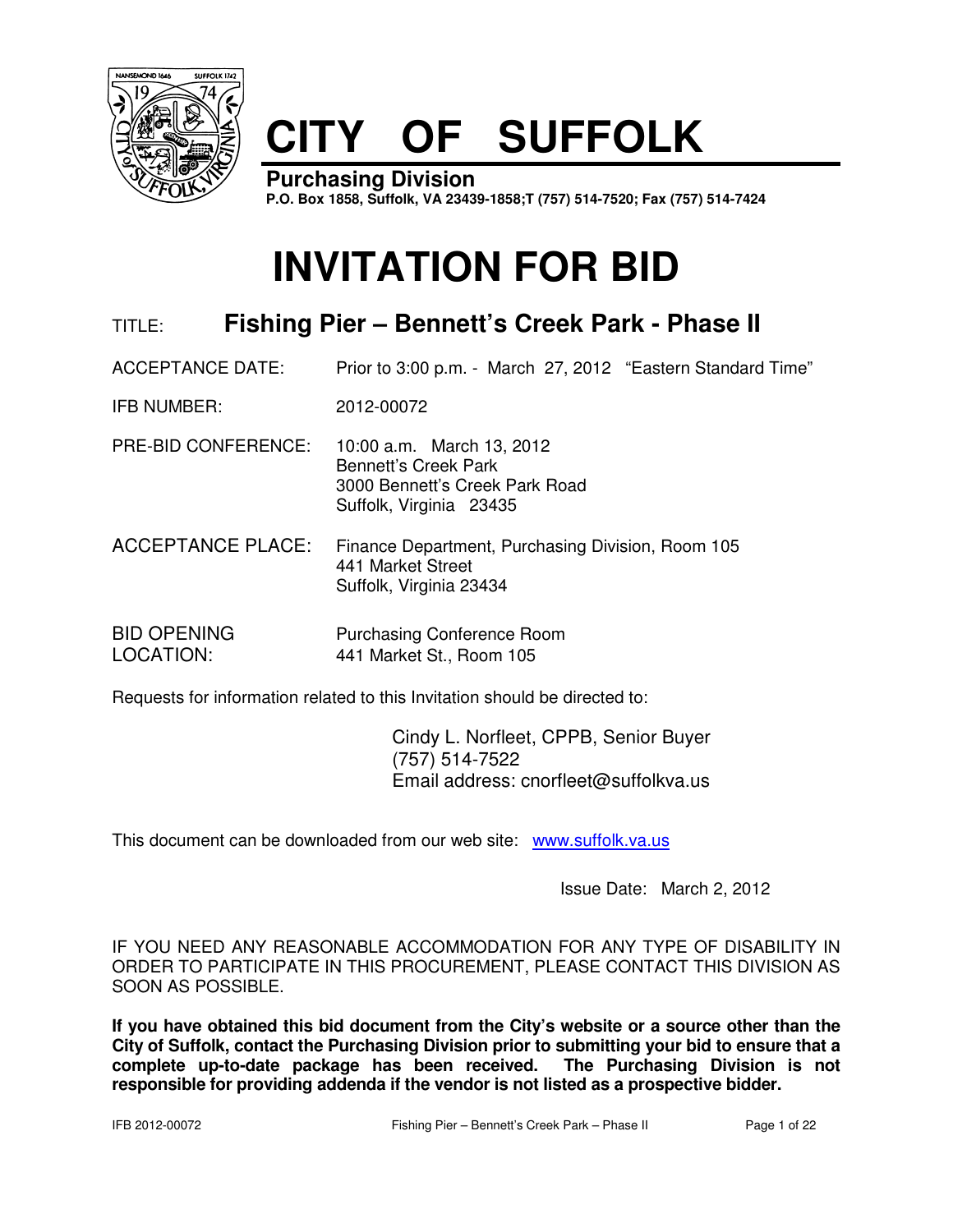# **INVITATION FOR BID**

# **Fishing Pier – Bennett's Creek Park - Phase II**

# **SECTION/TITLE**

| 1.0 |                                |  |                                                                                                                                                          |  |
|-----|--------------------------------|--|----------------------------------------------------------------------------------------------------------------------------------------------------------|--|
| 2.0 |                                |  |                                                                                                                                                          |  |
| 3.0 |                                |  |                                                                                                                                                          |  |
| 4.0 |                                |  |                                                                                                                                                          |  |
| 5.0 |                                |  |                                                                                                                                                          |  |
| 6.0 |                                |  |                                                                                                                                                          |  |
|     |                                |  |                                                                                                                                                          |  |
|     |                                |  |                                                                                                                                                          |  |
|     |                                |  |                                                                                                                                                          |  |
|     | Attachments: (1)<br>(2)<br>(3) |  | Preliminary Plans submitted by Woolpert<br>Permit from Department of the Army Corps of Engineers<br>Permit from the Virginia Marine Resources Commission |  |

# BID PRICING FORM AND OTHER FORMS TO BE EXECUTED BY THE BIDDER

Prepared by Cindy Norfleet, CPPB, Senior Buyer Date: March 2, 2012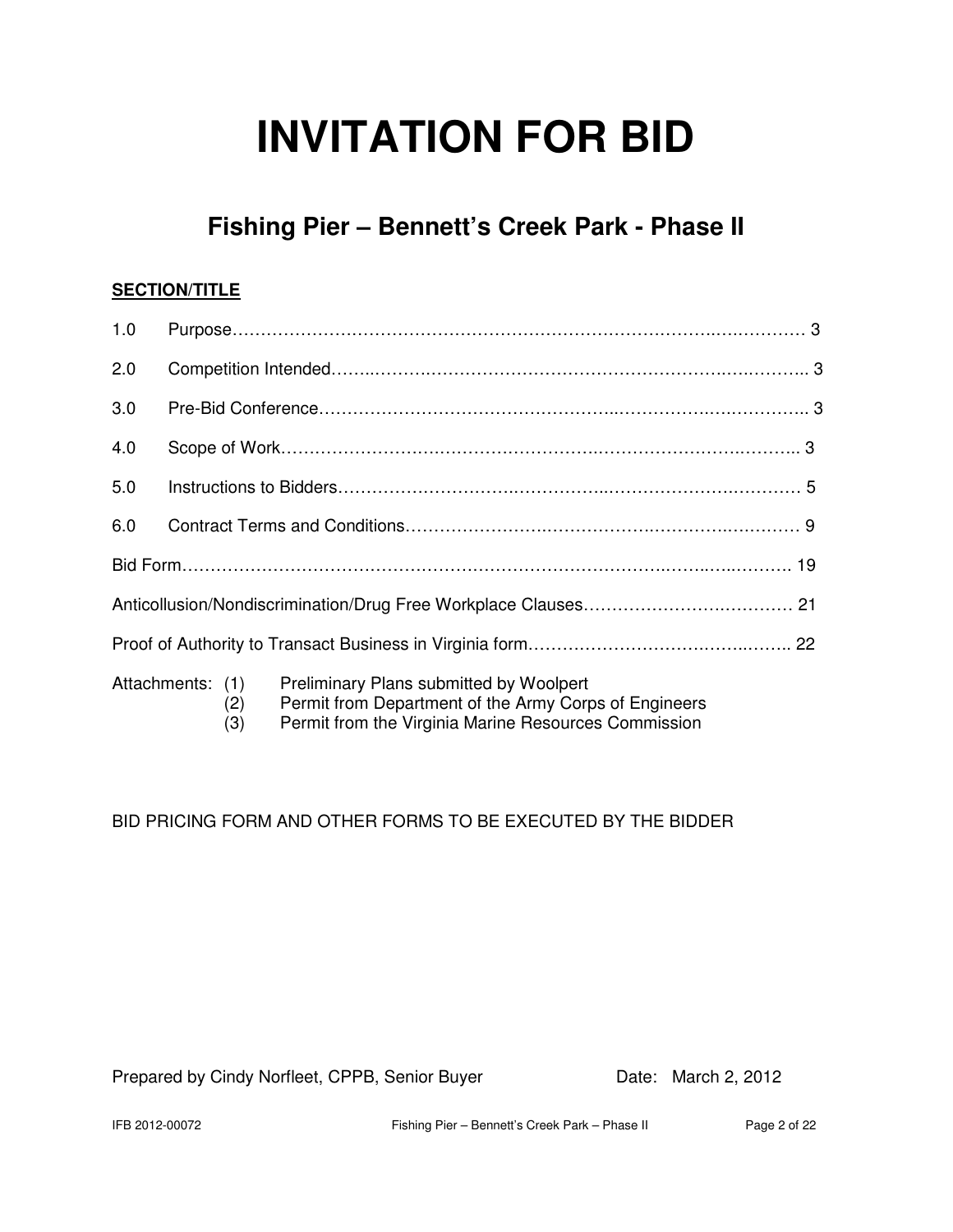#### **1.0 PURPOSE**

 The intent of this Invitation for Bid is to enter into an agreement with one (1) qualified contractor to furnish all materials, labor, equipment, permits and fees necessary to complete construction on the existing pier structure located at Bennett's Creek Park, 3000 Bennett's Creek Park Road in accordance with all specifications, terms, conditions, and drawings herein.

#### **2.0 COMPETITION INTENDED**

 It is the City's intent that this Invitation for Bid (IFB) permits competition. It shall be the bidder's responsibility to advise the Purchasing Agent in writing if any language requirement, specification, etc., or any combination thereof, inadvertently restricts or limits the requirements stated in this IFB to a single source. Such notification must be received by the Purchasing Agent not later than five (5) days prior to the date set for bids to close.

#### **3.0 PRE-BID CONFERENCE**

 A Pre-Bid Conference is scheduled for 10:00 a.m. Tuesday, March 13, 2012 at Bennett's Creek Park, located off 3000 Bennett's Creek Park Road, Suffolk, Virginia 23435.

 Although attendance is not mandatory, it is important that all interested bidders be present in order ask any pertinent questions. Failure to attend the Pre-Bid Conference does not relieve the bidder of his obligations to appropriately complete the BID FORM or to carry out the scope of the resulting contract.

#### **4.0 SCOPE OF WORK**

#### 4.1 General Construction of Pier

 Construction of the remaining wood pier shall be in accordance with the general dimensions and design shown on the attached preliminary plan prepared by Woolpert, Inc., dated July 1, 2009 as further defined by the attached wetlands permits from the Army Corps of Engineers, and Virginia Marine Resources Commission.

Removal of debris from the worksite shall be the responsibility of the Contractor.

#### 4.2 Scope of Work

Phase II shall match material(s) used in Phase I

- a. The railing height of the ten feet (10') wide platform will be a maximum of thirty-four inches (34"), and the top rail will be angled to match the railing on Phase I construction. Railing material will used 4" x 4" posts and 2" x 6" treated material.
- b. Thirty-foot (30') support pilings with a diameter of at least twelve inches (12") must be used. A minimum 50/50 penetration is required.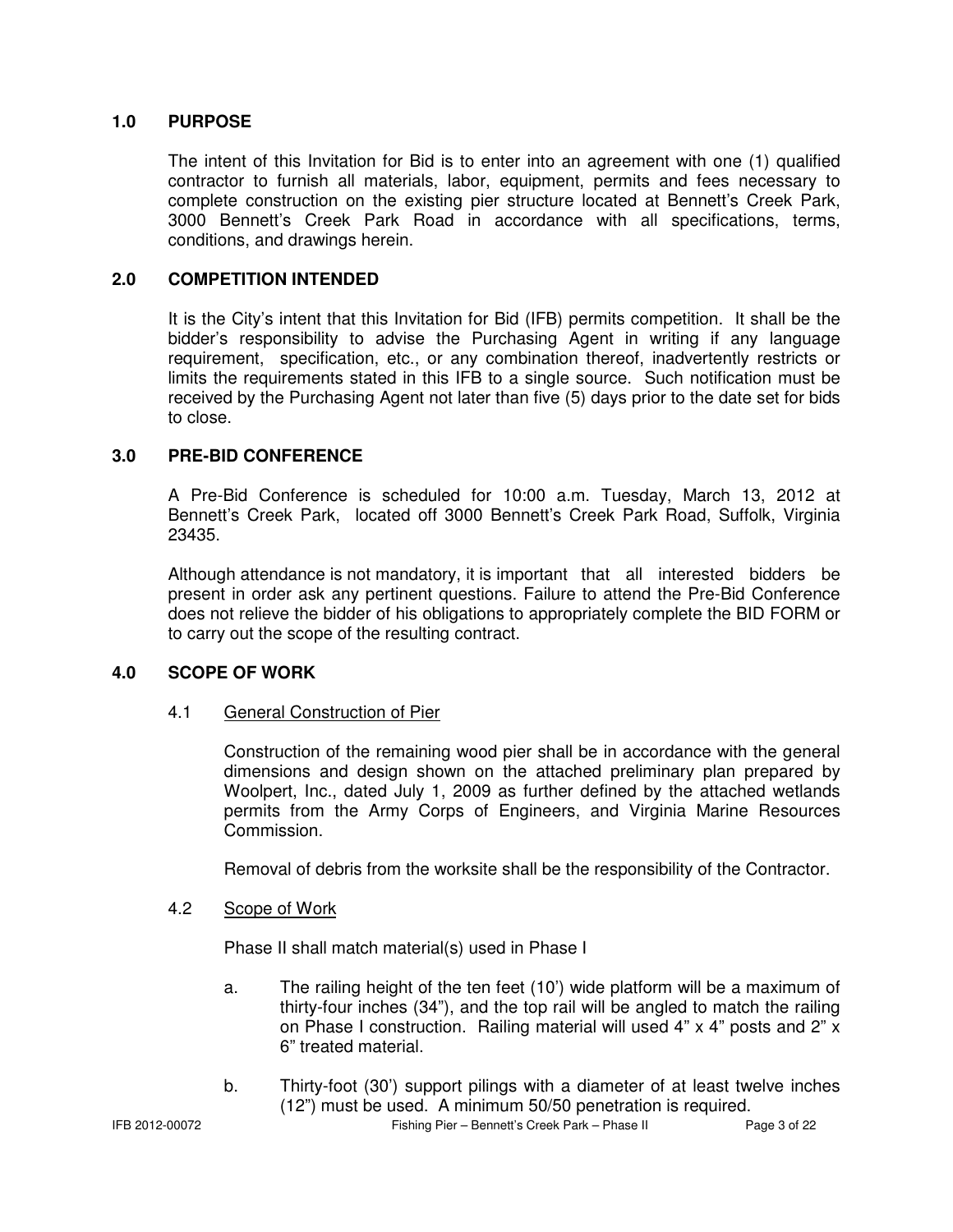- c. To meet Americans with Disabilities Act (ADA) requirements, no cross slopes may exceed a grade of two percent (2%).
- d. To meet ADA requirements, edge protection must be provided to match Phase I construction.
- e. Marine grade treated lumber measuring 3" x 10" will be used for stringers and decking boards.
- f. Reflective pier delineators must be installed as shown on the preliminary plan at the end and along the channel-side edge of the pier.
- g. Hot dipped galvanized bolts must be used to fasten all headers and stringers.
- h. An alternative decking board to the specified  $3" \times 12"$  would be a  $3" \times 8"$  No. 1 dressed board. Decking boards must be fastened with countersunk, galvanized five-inch (5") lag bolts.
- i. Stainless steel screws must be used to fasten all railing boards.
- j. Five (5) six-foot (6') long benches (to be provided by Parks and Recreation) must be installed on the pier by the contractor.

#### 4.3 Permits, Fees, and Other Qualifications

 The Contractor must comply with the approved permits from the Army Corps of Engineers and the Virginia Marine Resources Commission. (See attached.)

 The Contractor must possess a Class A or B contractor's license for the State of Virginia.

The Contractor will be responsible for obtaining required building permit(s).

#### 4.4 Experience

 Bidders must be responsible parties, regularly and practically engaged in the construction of fishing piers and known to possess extensive knowledge and experience for providing the equipment/services described herein. The Bidder shall provide, in the space provided on the BID FORM, a list of at least three (3) references for whom you have provided similar services. If possible, local references are preferred.

#### 4.5 Supervision of Work

 Contractor shall employ a competent supervisor and necessary assistants who shall be in attendance at the project site during the progress of the work. The supervisor shall represent the Contractor, and all communications given to the supervisor shall be as binding as if given to the Contractor.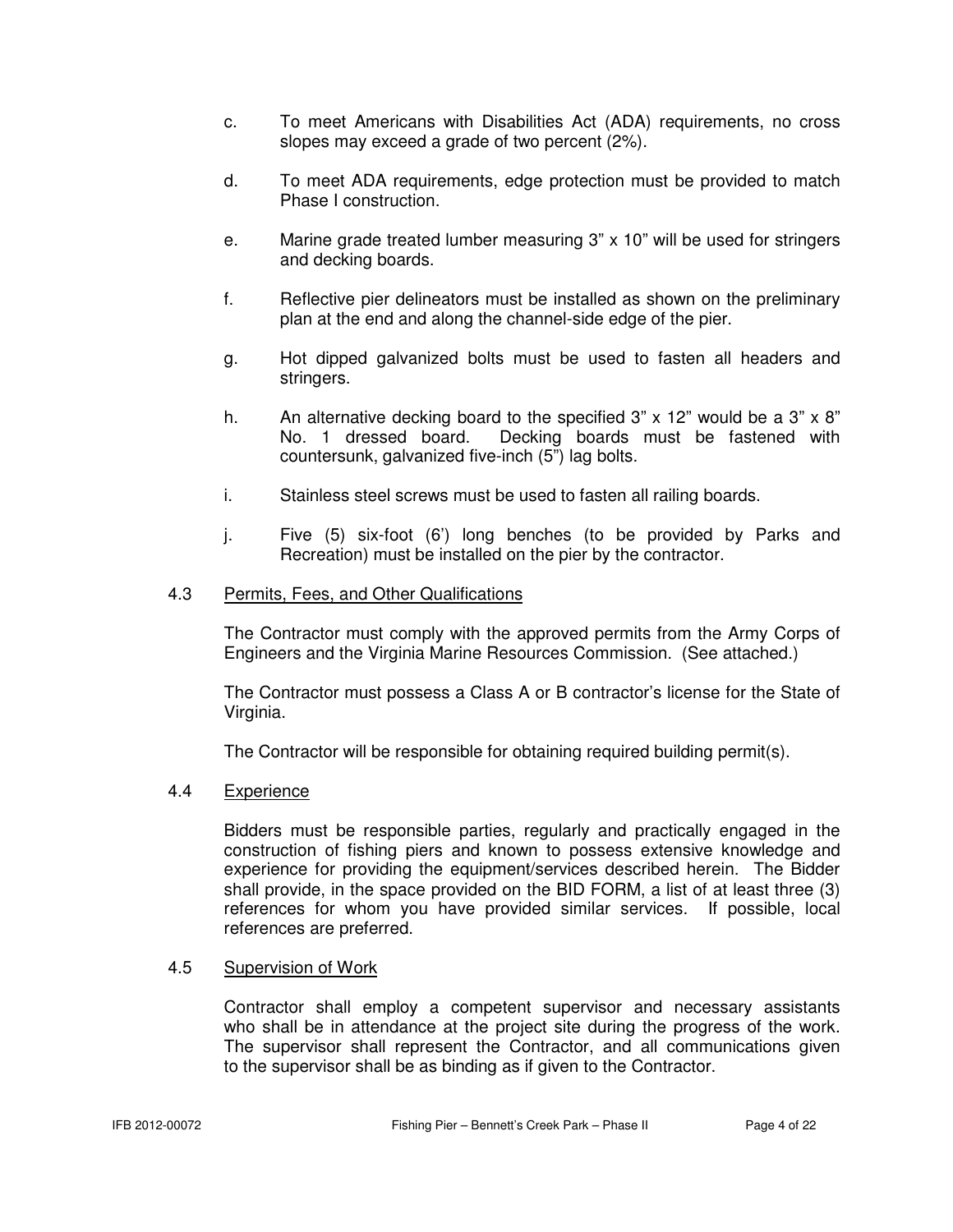The Contractor shall be responsible for completely supervising and directing the work under this contract and all subcontractors that he may utilize, using the best skill and attention. Subcontractors who perform work under this contract shall be responsible to the prime Contractor. The Contractor agrees that he is as fully responsible for the acts and omissions of the subcontractors and of persons employed by them as he is for the acts and omissions of his own employees.

#### 4.6 Work Schedule

 Normal hours of allowable operation shall be from sunrise to sunset Monday through Sunday unless otherwise directed by Terry Baronner, Parks Manager, or Russ Greene, Park Ranger.

 The City will have the authority to suspend work, fully or in part, due to the failure of the Contractor to correct conditions unsafe for the workers or to the general public, due to failure to carry our orders or for any other circumstances deemed to be in the public's interest as determined by the City. Measures to correct deficiencies shall be taken by the Contractor within forty-eight (48) hours after notification.

#### 4.7 Cleanup

Work site shall be cleaned up and all debris removed from the site at the end of each work day.

#### 4.8 Final Inspection

 At the conclusion of the work, the Contractor shall demonstrate to the authorized owners' representative that the work is fully operational and in compliance with contract specifications and codes. Any deficiencies shall be promptly and permanently corrected by the Contractor at the Contractor's sole expense prior to final acceptance of the work.

### **5.0 INSTRUCTIONS TO BIDDERS**

#### 5.1 Submission of Bids

Pricing must be submitted on the Invitation for Bid pricing form only; failure to submit a bid on the official City form provided for that purpose shall be a cause for rejection of the bid. Include other information as requested or required. All bids shall be submitted in a sealed envelope and properly identified with the IFB number, IFB name and time and date of opening. Bids must be received by the Purchasing Division no later than the time specified on the opening date. **Bids may be mailed to City of Suffolk, Purchasing Division, P.O. Box 1858, Suffolk, VA 23439 or hand delivered to 441 Market Street, Room 105, Suffolk, Virginia 23434**. Faxed and e-mailed bids shall not be accepted.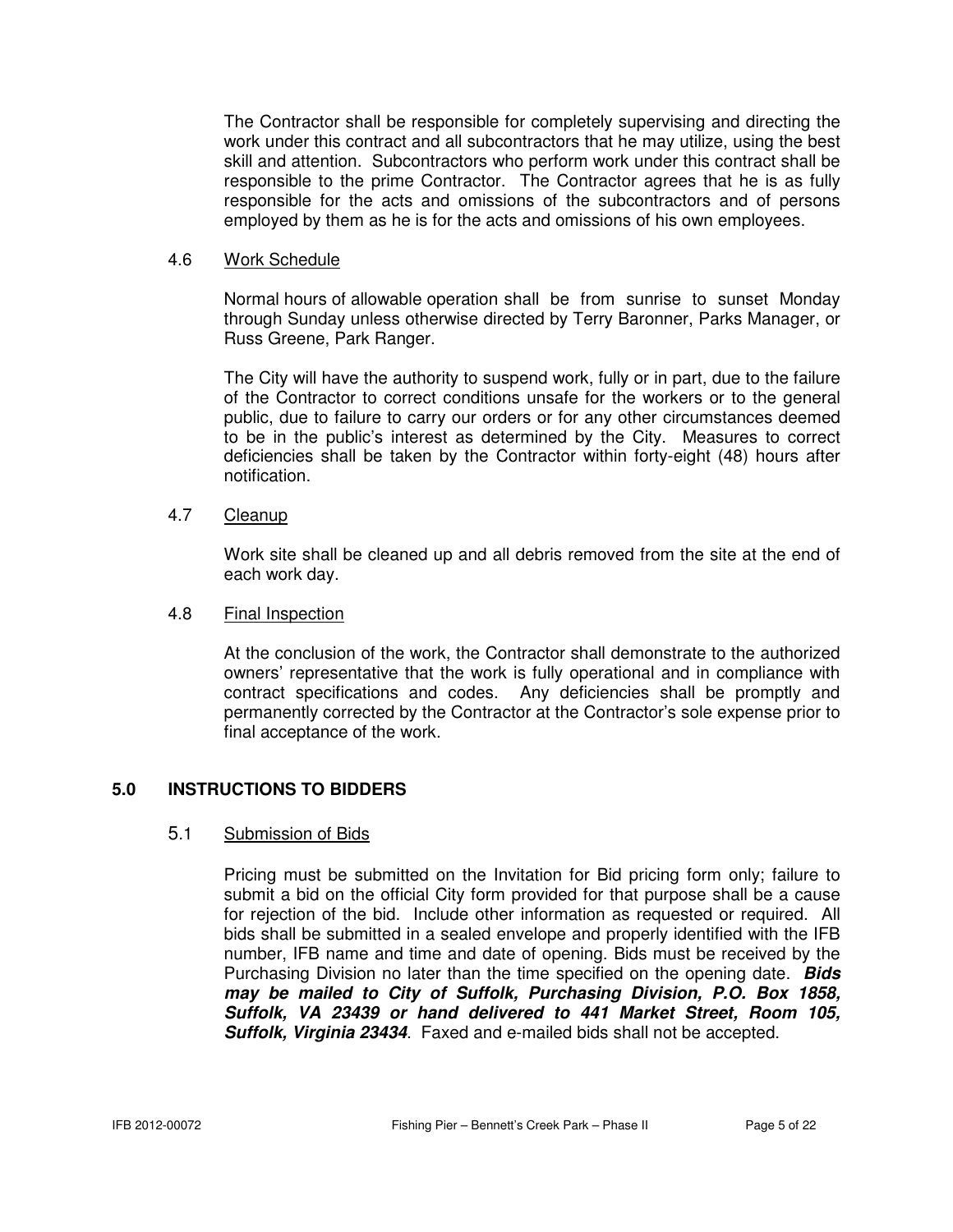It is the bidder's responsibility to ensure the bid is received prior to the bid acceptance time. The official time for bid acceptance shall be provided via electronic date/time stamp as monitored by Purchasing staff. The Bid may not be changed by markings on the envelope. Only the amounts indicated on the BID FORM will be considered in determining the final Bid amount.

# 5.2 City Contacts

Questions related to bid submittals should be directed to:

 Cindy Norfleet, Senior Buyer (757) 514-7522 cnorfleet@suffolkva.us

The Senior Buyer is the designated authorized spokesperson for the City of Suffolk with respect to this IFB. All questions should be directed to the Buyer's attention. The respondents to this IFB shall not contact, either directly or indirectly, any other employee or agent of the City regarding this IFB. This prohibition shall also extend to the Suffolk City Council and locally elected officials. Any such unauthorized contact may disqualify the bidder from this procurement.

### 5.3 Firm Pricing

Bid price must be firm for City acceptance for ninety (90) days from bid opening date.

### 5.4 Pricing to be F.O.B. Destination – Freight Included

Pricing shall be F.O.B. destination-freight included for all competitive bids. F.O.B. Destination-Freight Included shall include all shipping costs to the City location(s) at the unit cost. No additional shipping charges shall be allowed.

### 5.5 Unit Price

Bid unit price on quantity specified – extend and show total. In case of errors in extension, unit prices shall govern. Bids subject to unlimited price increases will not be considered.

### 5.6 Contract Quantities

The quantities specified in the Invitation for Bid are estimates only, and are given for the information of bidders and for the purpose of bid evaluation. They do not indicate the actual quantity, which will be ordered, since such volume will depend upon requirements, which develop during the contract period.

Quantities shown shall not be construed to represent any amount which the City shall be obligated to purchase under the contract, or relieve the contractor of his obligation to fill all orders placed by the City.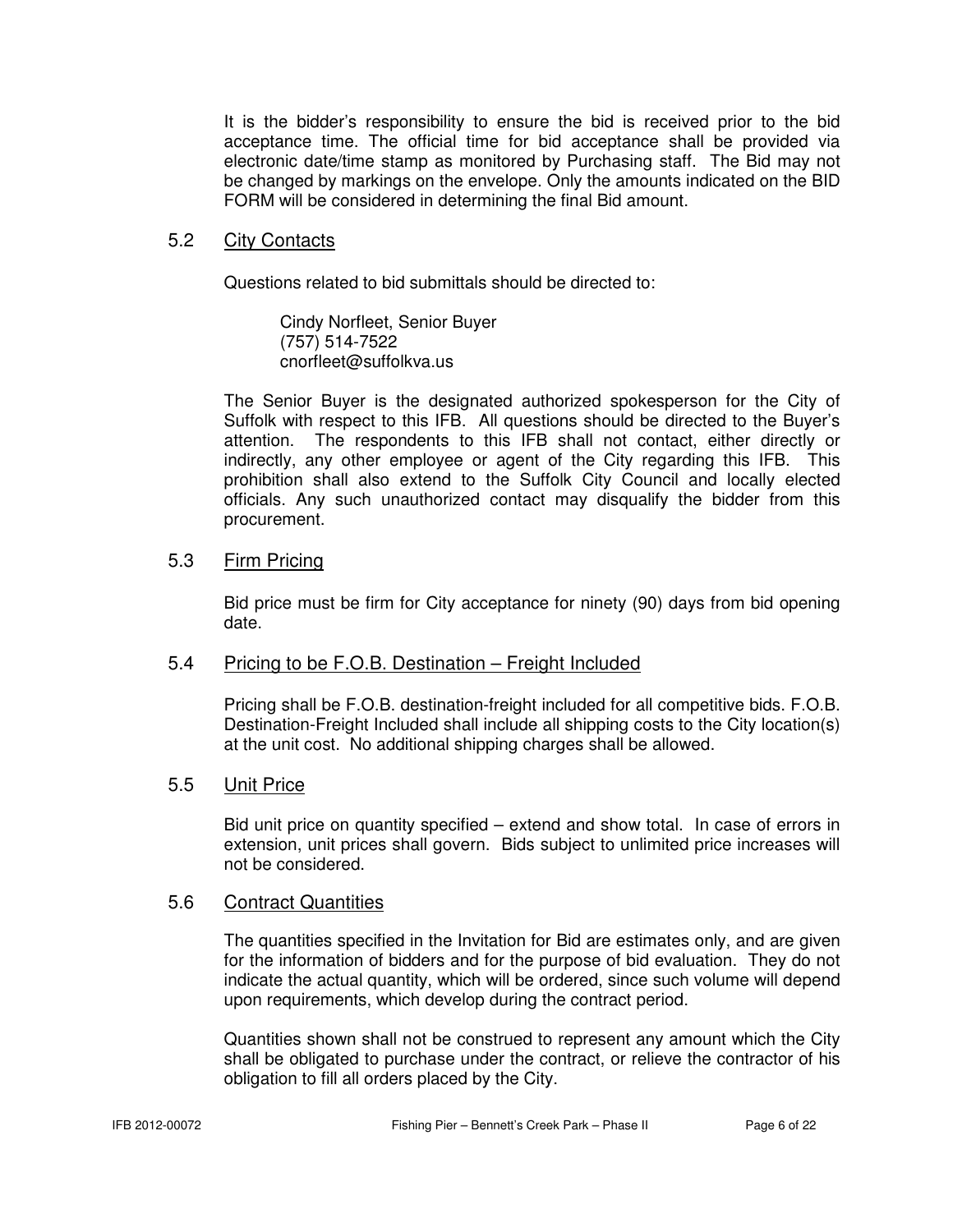### **NO BID WILL BE CONSIDERED WHICH STIPULATES THAT THE CITY OF SUFFOLK SHALL GUARANTEE TO ORDER A SPECIFIC QUANTITY.**

# 5.7 Authority to Bind Firm in Contract

Bids must include full legal firm name and address of bidder. Failure to manually sign bid may disqualify it. Person signing bid should show Title or Authority to bind the firm in a Contract.

#### 5.8 Withdrawal of Bids

Bids may be withdrawn any time prior to the bid opening. Withdrawal of bids may be accomplished by submitting such request in writing on the issuing company's letterhead either in person or by certified mail. No bids may be withdrawn after the established bid opening date or time, unless the purchaser has extended the opening date.

### 5.9 Rejection of Bid

The City reserves the right to waive any technical errors in bids received and/or to reject any and all bids. Without limiting the generality of the foregoing, any bid which is incomplete, obscure, or irregular may be rejected; any bid failing to comply with all terms and conditions or failing to conform to the specifications may be rejected; any bid having interlineations, erasures, or corrections not appropriately initialed by the bidder may be rejected; and any bid accompanied by an insufficient or irregular bid security may be rejected.

### 5.10 Late Bids

Late bids will be returned to bidder unopened, if opening date and bidder's return address is shown on the container. Late bids shall not be accepted. It is the responsibility of the bidder to ensure the bid is received prior to the bid acceptance time.

### 5.11 Rights of City

 The City reserves the right to accept or reject all or part of any bid, waive any informality and award the contract to the lowest responsive and responsible bidder to best serve the interest of the City.

 In accordance with the Virginia Public Procurement Act Section 2.2-4320 B, a public body may waive informalities in bids. An "informality" is defined in Section 2.2-4301 as "a minor defect or variation of a bid or proposal from the exact requirements of the Invitation to Bid, or the Request for Proposal, which does not affect the price, quality, quantity or delivery schedule for the goods, services or construction being procured."

 The City further reserves the right to request clarification on any bid submittal or any documents requested or included in the bid submittal. Requests for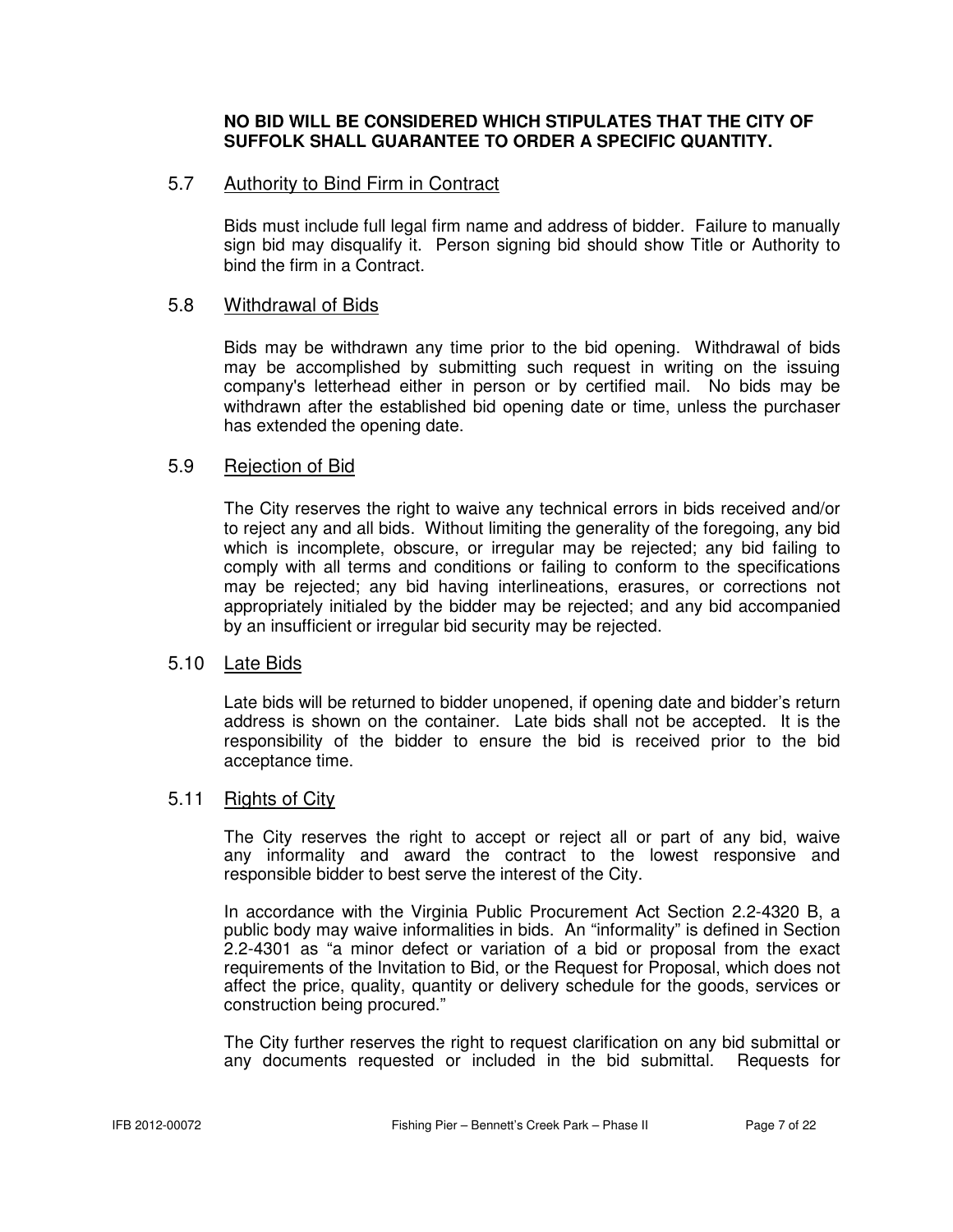insurance documents, additional specification requirements, drawings, contractor's license, standard forms, etc. which may inadvertently be omitted from the BID FORM may be considered to be an "informality" and may be submitted at a later date, at the option of the City, as long as the omissions do not affect the price, quality, quantity or delivery for the goods or services being procured.

# 5.12 Use of Contract by Other Public Bodies

Bidders are advised that the resultant contract may be extended, with the authorization of the Bidder, to other public bodies, or public agencies or institutions of the United States to permit their use of the contract at the same prices and/or discounts and terms and conditions of the resulting contract. If anyother public body decides to use the final contract, the Contractor shall deal directly with the public body concerning the placement of orders, issuance of the purchase orders, contractual disputes, invoicing and payment. The City of Suffolk acts only as the "Contracting Agent" for these public bodies. Failure to extend a contract to a public body will have no effect on consideration of your bid.

It is the Contractor's responsibility to notify the public body(s) of the availability of the contract(s).

Other public bodies desiring to use the contract shall make their own legal determination as to whether the use of this contract is consistent with their laws, regulations and other policies.

Each public body has the option of executing a separate contract with the Contractor(s). Public bodies may add terms and conditions required by statue, ordinances, and regulations, to the extent that they do not conflict with the contract terms and conditions. If, when preparing such a contract, the general terms and conditions of a public body are unacceptable to the Contractor, the Contractor may withdraw its extension of the award to that public body.

The City of Suffolk shall not be held liable for any costs or damages incurred by another public body as a result of any award extended to that public body by the Contractor.

### 5.13 Inclement Weather/Closure of City Hall

If City Hall is closed for business at the time scheduled for bid opening, for whatever reason, sealed bids will be accepted and opened on the next scheduled business day, at the originally scheduled time.

### 5.14 Basis for Award

 Contract award will be made to the lowest responsive and responsible bidder at the City's sole discretion. The City reserves the right to award the contract by item or in total for the contract period; the decision to make such award will be at the sole discretion of the City.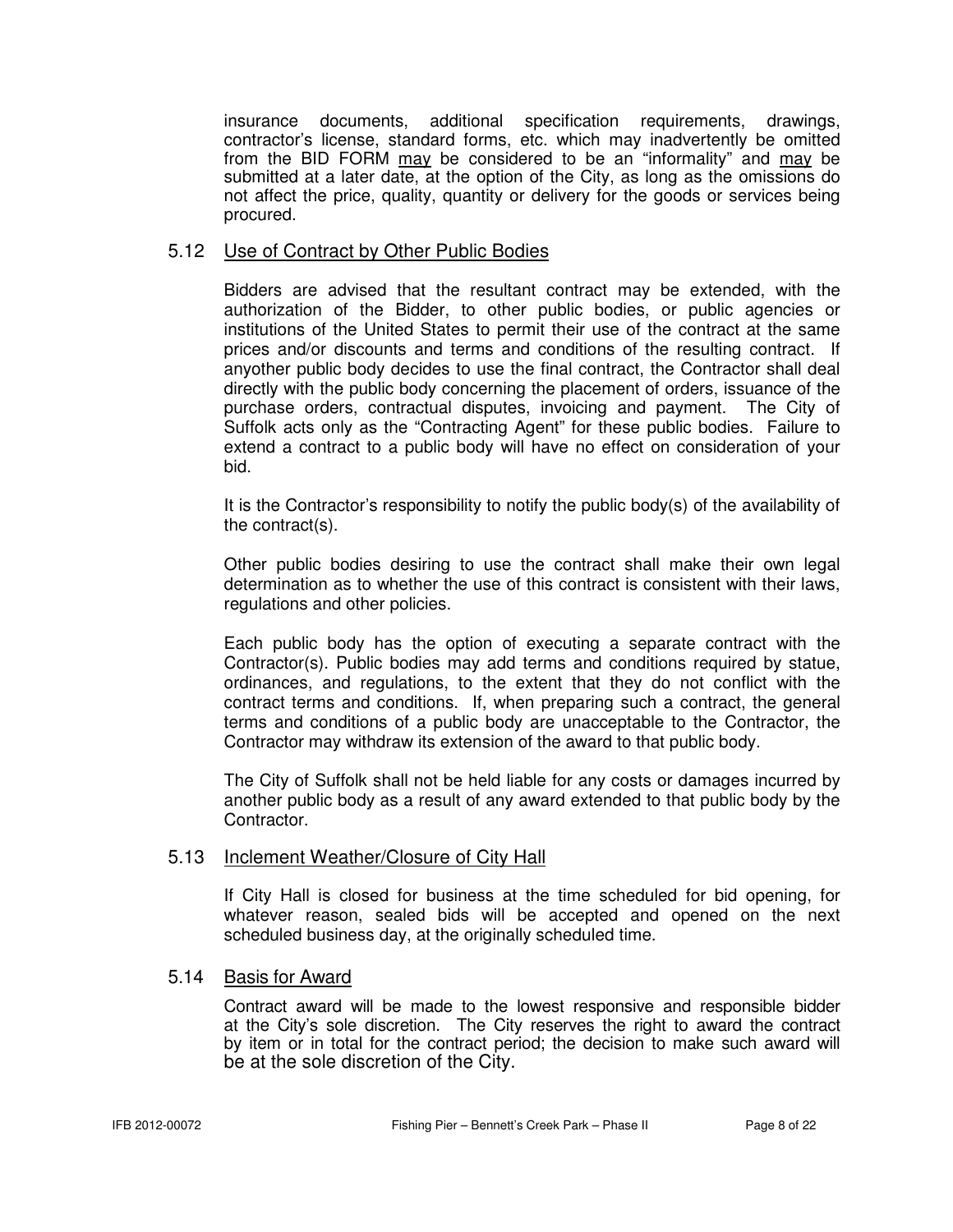# 5.15 Announcement of Award

 Upon the award or the announcement of the decision to award a contract as a result of this solicitation, the City will publicly post such notice on the bulletin board located outside of Room 105 of the Purchasing Division and/or on the City's web site, www.suffolkva.us for a minimum of ten (10) days.

# 5.16 Bidder Qualification

Only bids from established contractors for work similar in scope to work herein shall be considered; the City reserves the right to request specific reference information prior to award. Bidder shall demonstrate that he has adequate and appropriate manpower, tools and equipment to respond and perform in accordance with the provisions herein.

The City may, at its option, disqualify a bidder and reject his bid for cause. Reasons deemed to be sufficient for this action shall include, but not be limited to, the following:

- **Evidence of collusion among bidders.**
- Receipt of more than one bid on any project from an individual, or from a corporation. This restriction does not apply to subcontractors
- Default on any previous contract.
- For unreasonable failure to complete a previous contract within the specified time or for being in arrears on an existing contract without reasonable cause for being in arrears.
- Inability to perform as revealed by an investigation of the Bidder's financial statement, experience and/or plant and equipment.

### 5.17 Taxes in Arrears

No bid or proposal will be accepted from or Contract awarded to any person, firm or corporation that is in arrears, or is in default to the City upon any debt or contract, or that is a defaulter as surety or otherwise upon any obligation to the City.

# **6.0 CONTRACT TERMS AND CONDITIONS**

### 6.1 License Requirement

All firms doing business in the City of Suffolk are required to be licensed in accordance with the City of Suffolk business license ordinance. Wholesale and retail merchants without a business location in the City of Suffolk are exempt from this requirement. Any questions concerning business licenses should be directed to the Commissioner of the Revenue's Office, telephone (757) 514- 4260.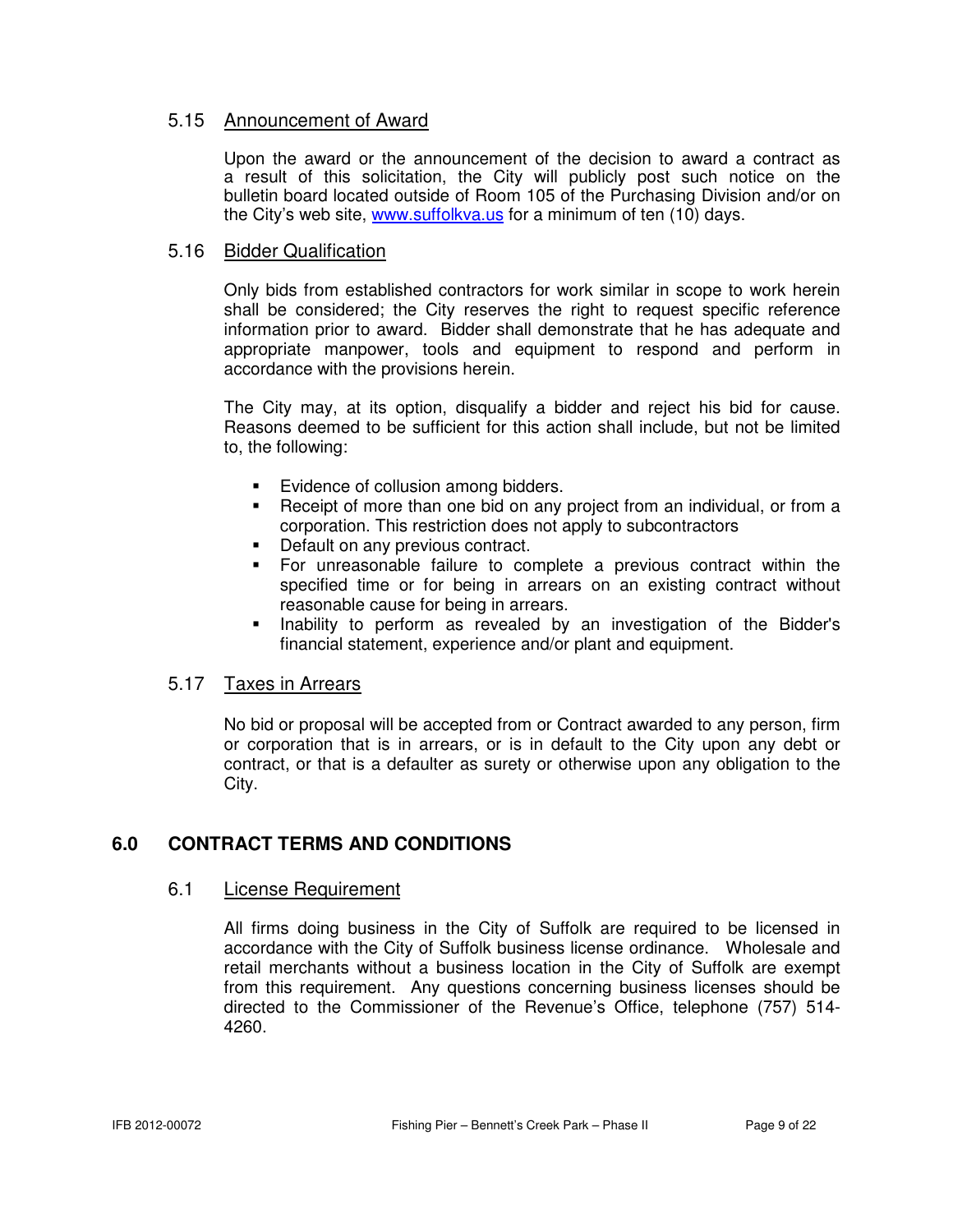# 6.2 Insurance Requirements

Contractor shall purchase and maintain the following insurance coverage:

a. Workers Compensation

As statutorily required by the Commonwealth of Virginia. Employers Liability, minimum requirement \$1,000,000.

b. Commercial General Liability

Minimum Limits

General Liability:

- \$1,000,000 General Aggregate Limit
- \$1,000,000 Products & Completed Operations
- \$1,000,000 Personal and Advertising Injury
- \$1,000,000 Each Occurrence Limit
- \$ 50,000 Fire Damage Limit<br>\$ 5.000 Medical Expense L
- \$ 5,000 Medical Expense Limit
- c. Auto Liability insurance

Coverage sufficient to cover all vehicles owned, used, or hired by the Contractor, his agents, representatives, employees or subcontractors.

Minimum Limits

Automobile Liability:

\$1,000,000 Combined Single Limit

- \$1,000,000 Each Occurrence Limit
- \$ 5,000 Medical Expense Limit
- d. Should the Contractor lease his equipment, it shall be the Contractor's responsibility to obtain any necessary additional insurance, at Contractor's expense.
- e. A certificate evidencing the above insurance coverage shall be provided by the contractor to the City of Suffolk prior to the commencing work. The City of Suffolk shall be named as an Additional Insured; endorsements of same shall be submitted with certificate. It shall be the Contractor's responsibility to keep the required insurance coverage's in full force, and without lapse, during the entire term of this agreement. Notices of cancellation or any changes to insurance shall be provided to the City of Suffolk thirty (30) days prior to the effective date of such change or cancellation.
- f. All insurance shall be placed with insurers maintaining an A.M. best rating of no less than A:Vll.
- g. Coverage Provisions
	- 1. All deductibles or self-insured retention shall appear on the certificate(s).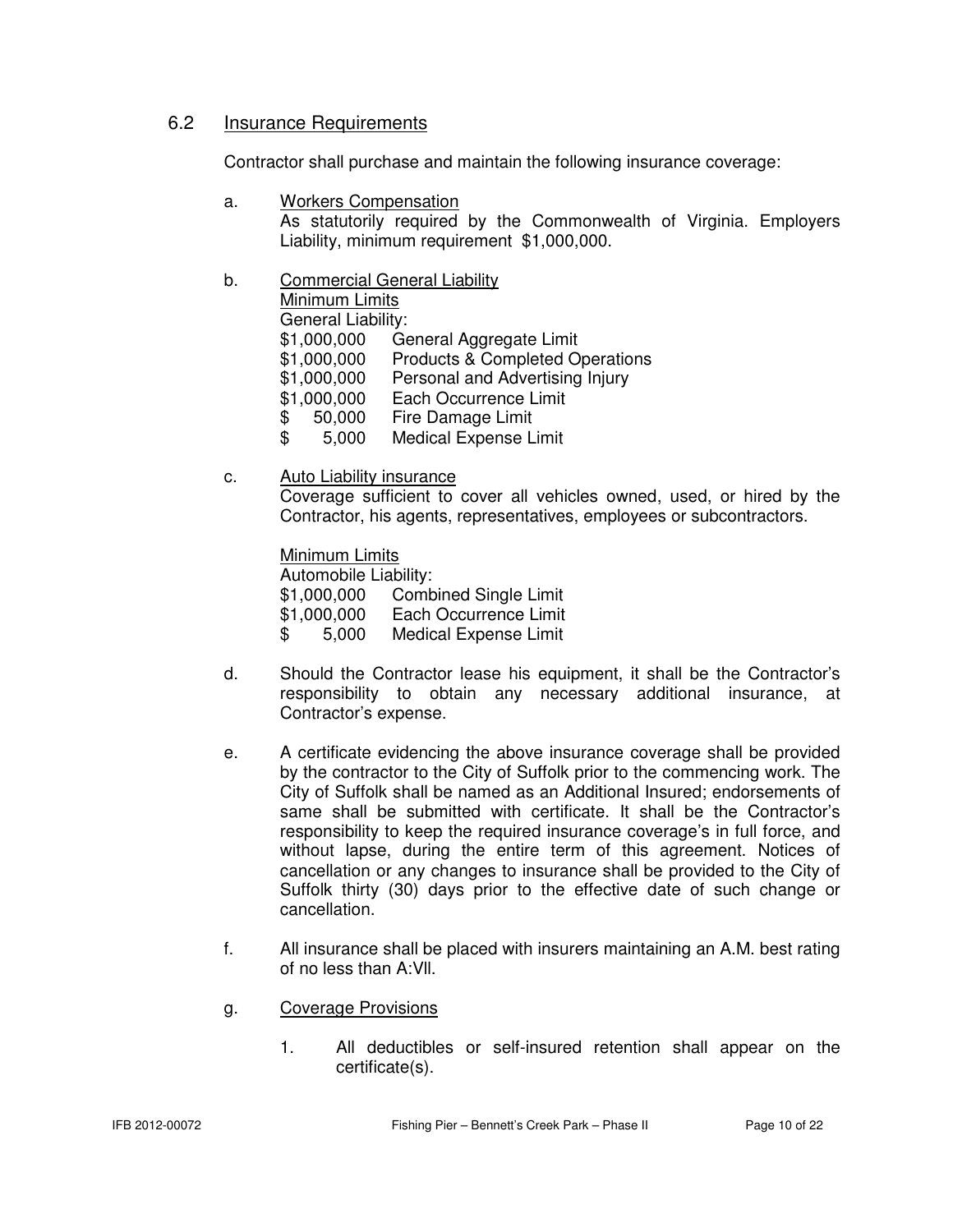- 2. The City of Suffolk, its' officers/ officials, employees, agents and volunteers shall be added as "additional insured" as their interests may appear. This provision does not apply to Workers' Compensation/Employers' Liability.
- 3. The offeror's insurance shall be primary over any applicable insurance or self-insurance maintained by the City. Provisions of Items 2 and 3 shall be included as a portion of any resulting contract.
- 4. Shall provide thirty (30) days written notice to the City before any cancellation, suspension, or void of coverage in whole or part, where such provision is reasonable.
- 5. All coverages for subcontractors of the offeror shall be subject to all of the requirements stated herein.
- 6. All deductibles or self-insured retention shall appear on the certificate(s) and shall be subject to approval by the City. At the option of the City, either; the insurer shall reduce or eliminate such deductible or self-insured retention; or the offeror shall be required to procure a bond guaranteeing payment of losses and related claims expenses.
- 7. Failure to comply with any reporting provisions of the policy(s) shall not affect coverage provided the City, its' officers/officials, agents, employees and volunteers.
- 8. The insurer shall agree to waive all rights of subrogation against the City, its' officers/officials, agents, employees or volunteers for any act, omission or condition of premises which the parties may be held liable by reason of negligence.
- 9. The offeror shall furnish the City certificates of insurance including endorsements affecting coverage. The certificates are to be signed by a person authorized by the insurance company(s) to bind coverage on its' behalf, if executed by a broker, notarized copy of authorization to bind, or certify coverage must be attached.
- 10. All insurance shall be placed with insurers maintaining an A.M. Best rating of no less than an A:VII. If A.M. Best rating is less than A:VII, approval must be received from City's Risk Manager.
- 11. All coverages designated herein shall be as broad as the Insurance Services Office (ISO) forms filed for use with the Commonwealth of Virginia.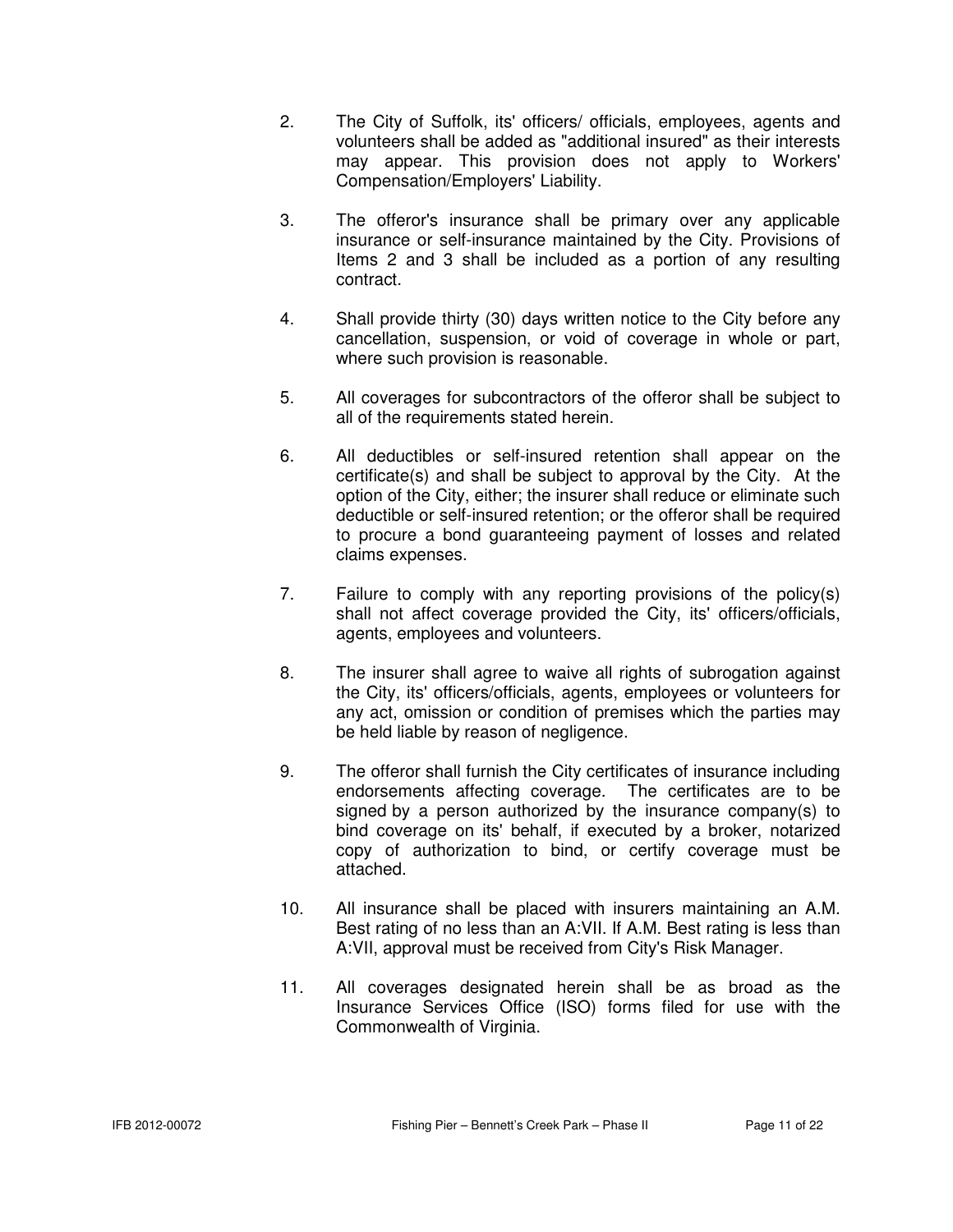# 6.3 Hold Harmless Clause

The Contractor shall, during the term of the contract, indemnify, defend, and hold harmless the City of Suffolk from and against any and all losses, damages, claims, fines, penalties, suits and costs, including bodily injury or death of any person(s), or loss or damage to property, as well as fines, assessments and penalties imposed by any authority which may arise out of any violations of law by, and all acts and omissions of the Contractor, the Contractor's agents, employees occurring in connection with the products, completed operations, and other services covered herein.

### 6.4 Safety

 All contractor and subcontractor performing services for the City are required and shall comply with all Occupational Safety and Health Administration (OSHA), State and City Safety and Occupational Health Standards and any other applicable rules and regulations. Also all contractors and subcontractors shall be held responsible for the safety of their employees and any unsafe acts or conditions that may cause injury or damage to any persons or property within and around the work site area under this contract.

### 6.5 Anti-Discrimination

 By submitting their bids, bidders certify to the City that they will conform to the provisions of the Federal Civil Rights Act of 1964, as amended, as well as the Virginia Fair Employment Contracting Act of 1975, as amended, where applicable, the Virginians with Disabilities Act, the Americans with Disabilities Act and 2.2-4311 of the Virginia Public Procurement Act (VPPA). If the award is made to a faith-based organization, the organization shall not discriminate against any recipient of goods, services, or disbursements made pursuant to the contract on the basis of the recipient's religion, religious belief, refusal to participate in a religious practice, or on the basis of race, age, color, gender or national origin and shall be subject to the same rules as other organizations that contract with public bodies to account for the use of the funds provided; however, if the faith-based organization segregates public funds into separate accounts, only the accounts and programs funded with public funds shall be subject to audit by the public body. (Code of Virginia 2.2.4343.1E).

In every contract over \$10,000 shall include the following provisions:

- 1. During the performance of this contract, the contractor agrees as follows:
	- a. The contractor will not discriminate against any employee or applicant for employment because of race, religion, color, sex, national origin, age, disability, service disabled veterans or any other basis prohibited by state law relating to discrimination in employment, except where there is a bona fide occupational qualification reasonably necessary to the normal operation of the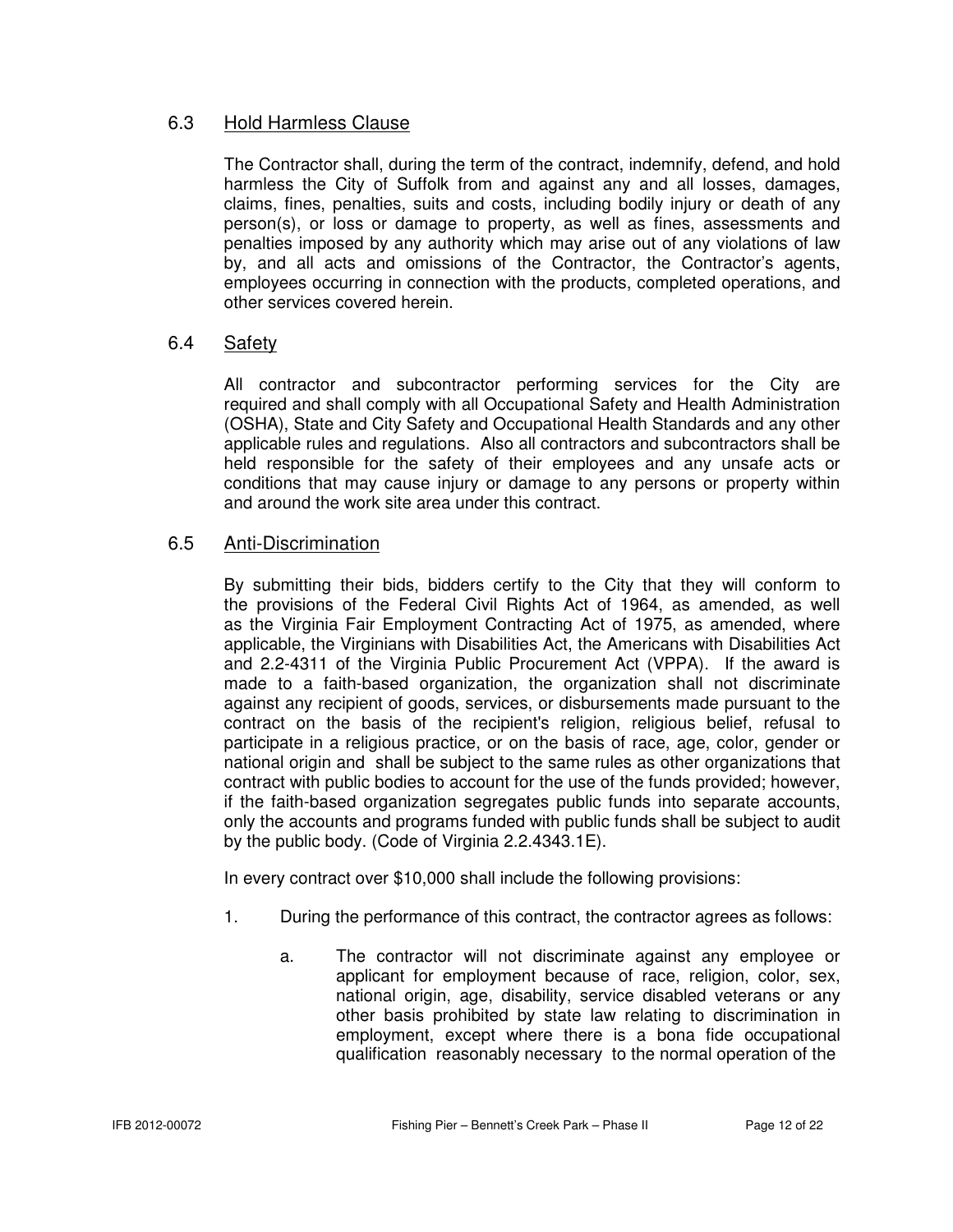contractor. The contractor agrees to post in conspicuous places, available to employees and applicants for employment, notices setting forth the provisions of this nondiscrimination clause.

- b. The contractor, in all solicitations or advertisements for employees placed by or on behalf of the contractor, will state that such contractor is an equal opportunity employer.
- c. Notices, advertisements and solicitations placed in accordance with federal law, rule or regulation shall be deemed sufficient for the purpose of meeting these requirements.
- 2. The contractor will include the provisions of No. 1 above in every subcontract or purchase order over \$10,000, so that the provisions will be binding upon each subcontractor or vendor.

### 6.6 Ethics In Public Contracting

By submitting a bid, the bidder certifies that their bid is made without collusion or fraud and that they have not offered or received any kickbacks or inducements from any other bidder, supplier, manufacturer or subcontractor in connection with their bid, and that they have not conferred on any public employee having official responsibility for this procurement transaction any payment, loan subscription, advance, deposit of money, services or anything of more than nominal value, present or promised, unless consideration of substantially equal or greater value was exchanged. (Code of Virginia 2.2.4367)

### 6.7 Compliance with Federal Immigration Law

Contractor does not, and shall not during the performance of the contract for goods and services in the Commonwealth of Virginia knowingly employ an unauthorized alien as defined in the Federal Immigration Reform and Control Act of 1986.

#### 6.8 Debarment Status

By submitting a bid, bidders certify that they are not currently debarred by the Commonwealth of Virginia from submitting bids or proposals on contracts for the type of goods and/or services covered by this solicitation, nor are they an agent of any person or entity that is currently so debarred.

#### 6.9 Antitrust

By entering into a contract, the contractor conveys, sells, assigns, and transfers to the City of Suffolk all rights, title and interest in and to all causes of action it may now have or hereafter acquire under the antitrust laws of the United States and the Commonwealth of Virginia, relating to the particular goods or services purchased or acquired by the City of Suffolk under said contract.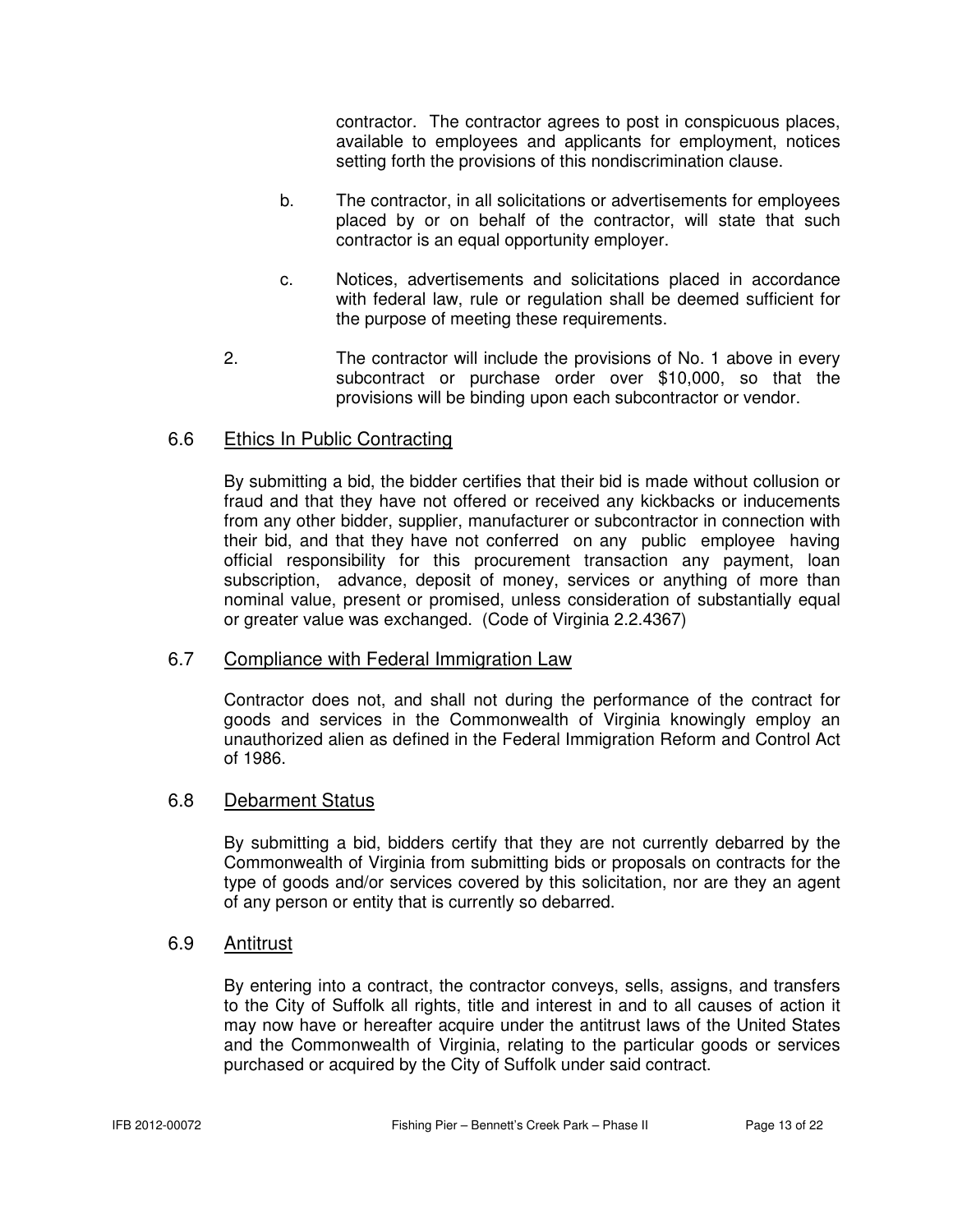# 6.10 Drug-Free Workplace

During the performance of this contract, the contractor agrees to (1) provide a drug-free workplace for the contractor's employees; (2) post in conspicuous place, available to employees and applicants for employment, a statement notifying employees that the unlawful manufacture, sale, distribution, dispensation, possession, or use of a controlled substance or marijuana is prohibited in the contractor's workplace and specifying the actions that will be taken against employees for violations of such prohibition; (3) state in all solicitation or advertisement for employees placed by or on behalf of the contractor that the contractor maintains a drug-free workplace; and (4) include the provisions of the foregoing clauses in every subcontract or purchase order of over \$10,000, so that the provisions will be binding upon each subcontractor or vendor.

For the purposes of this section, "drug-free workplace" means a site for the performance of work done in connection with a specific contract awarded to a contractor, the employees of whom are prohibited from engaging in the unlawful manufacture, sale, distribution, dispensation, possession or use of any controlled substance or marijuana during the performance of the contract.

### 6.11 Exemption from Taxes

The City is exempt from State Sales Tax and Federal Excise Tax. Tax Exemption Certificate indicating the City's tax exempt status will be furnished by the City of Suffolk.

### 6.12 Faith Based Organization

City of Suffolk does not discriminate against faith-based organizations.

#### 6.13 Substitutions

NO substitutions or cancellations are permitted after award without written approval by the Purchasing Agent.

#### 6.14 Method of Payment

Contractor shall submit invoices in duplicate for each delivery, such statement to include detailed breakdown of all charges, and shall be based on completion of tasks or deliverables.

Invoices shall be submitted to using departments.

 Upon acceptance of work, the City will render payment within forty-five (45) days of receipt of invoice. Unless otherwise provided, interest on the payment shall not exceed the rate of one percent (1%) per month.

Individual contractors shall provide their social security numbers, and proprietorships, partnerships, and corporations shall provide their federal employer identification number on the pricing form.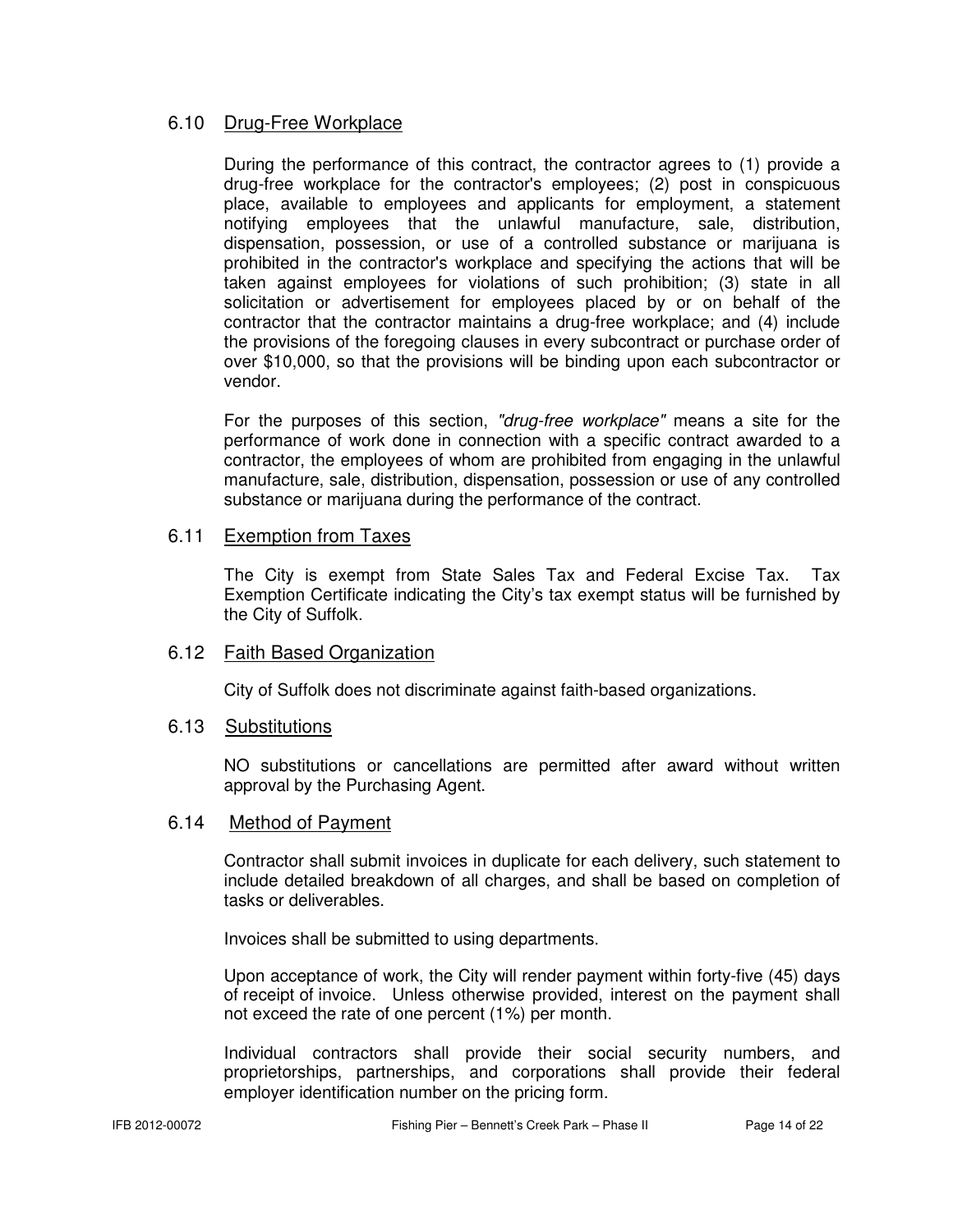# 6.15 Payments to Subcontractors

Within seven (7) days after receipt of monies paid by the City for work performed by a subcontractor under this contractor, the contractor shall either:

- a. Pay the subcontractor for the proportionate share of the total payment received from the City attributable to the work performed by the subcontractor under this contract; or
- b. Notify the City and subcontractor, in writing, of his intention to withhold all or a part of the subcontractor's payment and the reason for non-payment.

The contractor shall pay interest to the subcontractor on all amounts owed that remain unpaid beyond the seven (7) day period except for amounts withheld as allowed in item b above.

Payments to subcontractor(s) shall be made in accordance with §2.2-4354 of Code of Virginia (1950), as amended. Unless otherwise specified in this contract, interest shall accrue at the rate of one percent (1%) per month.

#### 6.16 Non-Assignment

This contract may not be assigned in whole or in part without the written consent of the Purchasing Agent.

### 6.17 Changes and Additions

 It shall be the responsibility of the contractor to notify the City, in writing, of any necessary modifications or additions in the Scope of this contract. Compensation for changes or additions in the Scope of this contract will be negotiated and approved by the City in writing.

 It is understood and agreed to by both the City and the Contractor that such modifications or additions to this contract shall be made only by the full execution of the City's standard contract change order form. Furthermore, it is understood and agreed by both parties that any work done by the contractor on such modification or addition to this contract prior to the City's execution of its standard contract change order form shall be at the total risk of the contractor, and said work may not be compensated by the City.

### 6.18 Responsibility of the Contractor

 The contractor shall, without additional costs or fees to the CITY, correct or revise any errors or deficiencies in contractor's performance. Neither the City's review, approval or acceptance of, nor payment for any of the services required under this contract shall be deemed a waiver of rights by the City, and the contractor shall remain liable to the City for all costs which are incurred by the City as a result of the contractor's negligent performance of any of the services furnished under this contract.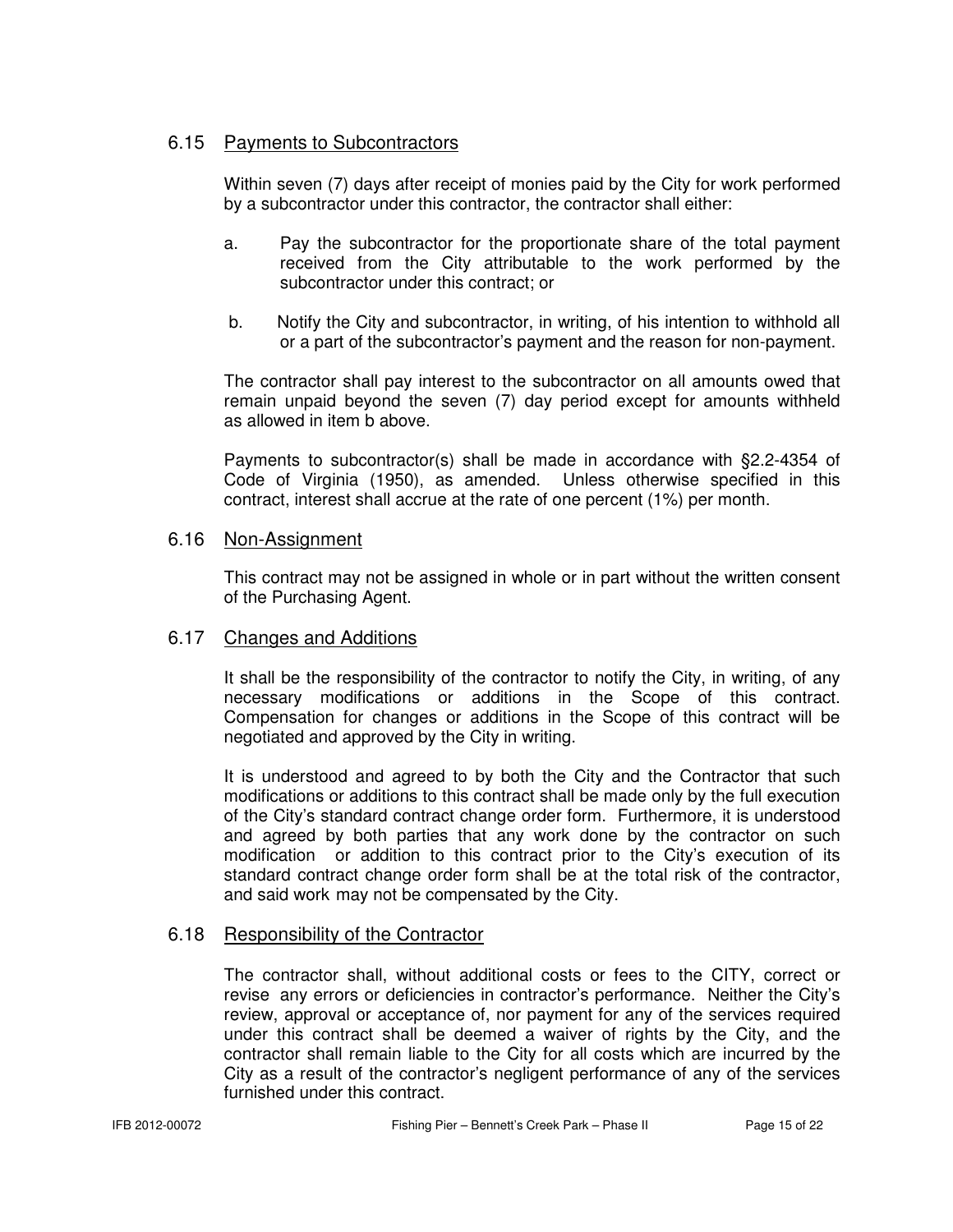#### 6.19 Conflict of Interest

 Contractor shall not accept or receive commissions or other payments from third parties for soliciting, negotiating, procuring, or effecting insurance on behalf of the City.

#### 6.20 Termination without Cause

 The City may at any time, and for any reason, terminate this Contract by written Notice to Contractor specifying the termination date, which shall be not less than thirty (30) days from the date such notice is mailed.

 Notice shall be given to Contractor by certified mail/return receipt requested at the address set forth in Contractor's Bid Proposal or as provided in this Contract.

 In the event of such termination, Contractor shall be paid such amount as shall compensate Contractor for the work satisfactorily completed, and accepted by the City, at the time of termination.

 If the City terminates this Contract, Contractor shall withdraw its personnel and equipment, cease performance of any further work under this Contract, and turn over to the City any work completed or in process for which payment has been made.

#### 6.21 Termination with Cause/Default/Cancellation

 In the event that Contractor shall for any reason or through any cause be in default of the terms of this Contract, the City may give Contractor written notice of such default by certified mail/return receipt requested at the address set forth in Contractor's Bid Proposal or as provided in this Contract.

 Unless otherwise provided, Contractor shall have ten (10) days from the date such notice is mailed in which to cure the default. Upon failure of Contractor to cure the default, the City may immediately cancel and terminate this Contract as of the mailing date of the default notice.

 Upon termination, Contractor shall withdraw its personnel and equipment, cease performance of any further work under the Contract, and turn over to the City any work in process for which payment has been made.

 In the event of violations of law, safety or health standards and regulations, this Contract may be immediately cancelled and terminated by the City and provisions herein with respect to opportunity to cure default shall not be applicable.

### 6.22 Non Appropriation – Availability of Funds

 It is understood and agreed between the parties hereto that the City shall be bound and obligated hereunder only to the extent that the funds shall have been appropriated and budgeted for the purpose of this Contract. In the event funds are not appropriated and budgeted in any fiscal year for payments due under this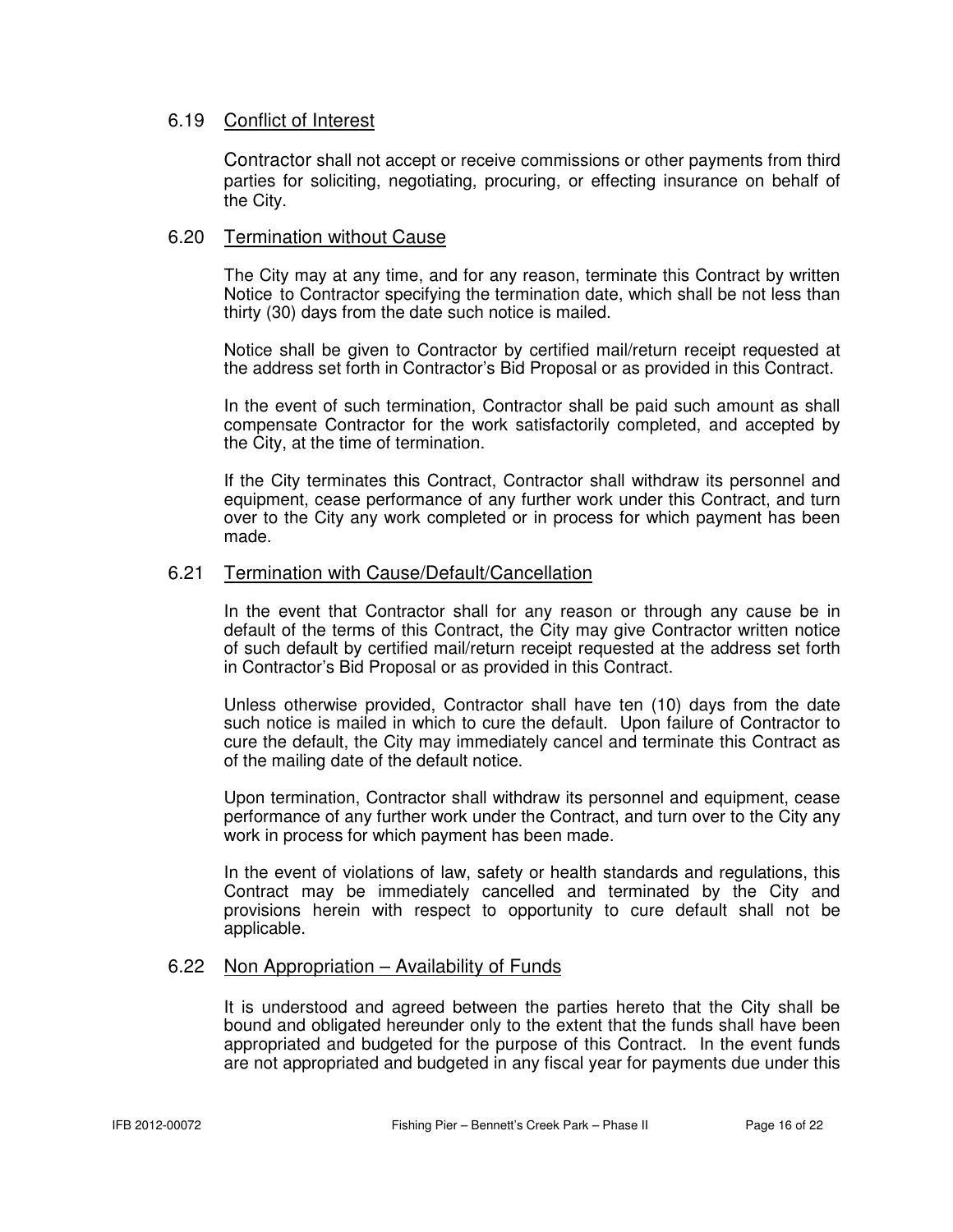Contract, the City shall immediately notify Contractor of such occurrence and this Contract shall terminate on the last day of the fiscal year for which (an) appropriation(s) (was) were received without penalty or expense to the City of any kind whatsoever.

#### 6.23 Severability

If any part, term, or provision of this agreement, shall be found by the Court to be legally invalid or unenforceable, then such provision or portion thereof, shall be performed in accordance with applicable laws. The invalidity or unenforceability of any provision or portion of any contract document shall not affect the validity of any other provision or portion of the contract document.

#### 6.24 Controlling Law; Venue, Pending/During Litigation

 This CONTRACT shall be governed by the applicable laws of the Commonwealth of Virginia without regard to its conflict of law rules. In the event of litigation concerning this CONTRACT, the parties agree to the exclusive jurisdiction and venue of the appropriate state court for the City of Suffolk, Virginia; however, in the event that the federal court has jurisdiction over the matter, then the parties agree to the exclusive jurisdiction and venue of the U.S. District Court for the Eastern District of Virginia, Norfolk Division.

 The CONTRACTOR shall not cause a delay in services because of pending litigation or during litigation proceedings, except with the express, written consent of the CITY or by written instruction/order from the Court.

# 6.25 Compliance with State Law; Foreign and Domestic Business authorized to Transact Business in the Commonwealth (VPPA §2.2 – 4311.2)

 A bidder or offeror organized or authorized to transact business in the Commonwealth pursuant to Title 13.1 or Title 50 is to include in its bid or proposal the identification number issued to it by the State Corporation Commission. Any bidder or offeror that is not required to be authorized to transact business in the Commonwealth as a foreign business entity under Title 13.1 or Title 50 or as otherwise required by law shall include in its bid or proposal a statement describing why the bidder or offeror is not required to be so authorized. A public body may void any contract with a business if the business fails to remain in compliance with the provisions of this section.

### 6.26 Environmental Considerations

 Any costs or expenses associated with environmentally related violations of the law, the creation or maintenance of a nuisance, or releases of hazardous substances, including, but not limited to, the costs of any cleanup activities, removals, remediations, responses, damages, fines, administrative or civil penalties or charges imposed on the City, whether because of actions or suits by any governmental or regulatory agency or by any private party, as a result of the storage, accumulation, or release of any hazardous substances, or any noncompliance with or failure to meet any federal, state or local standards, requirements, laws, statutes, regulations or the law of nuisance by Contractor (or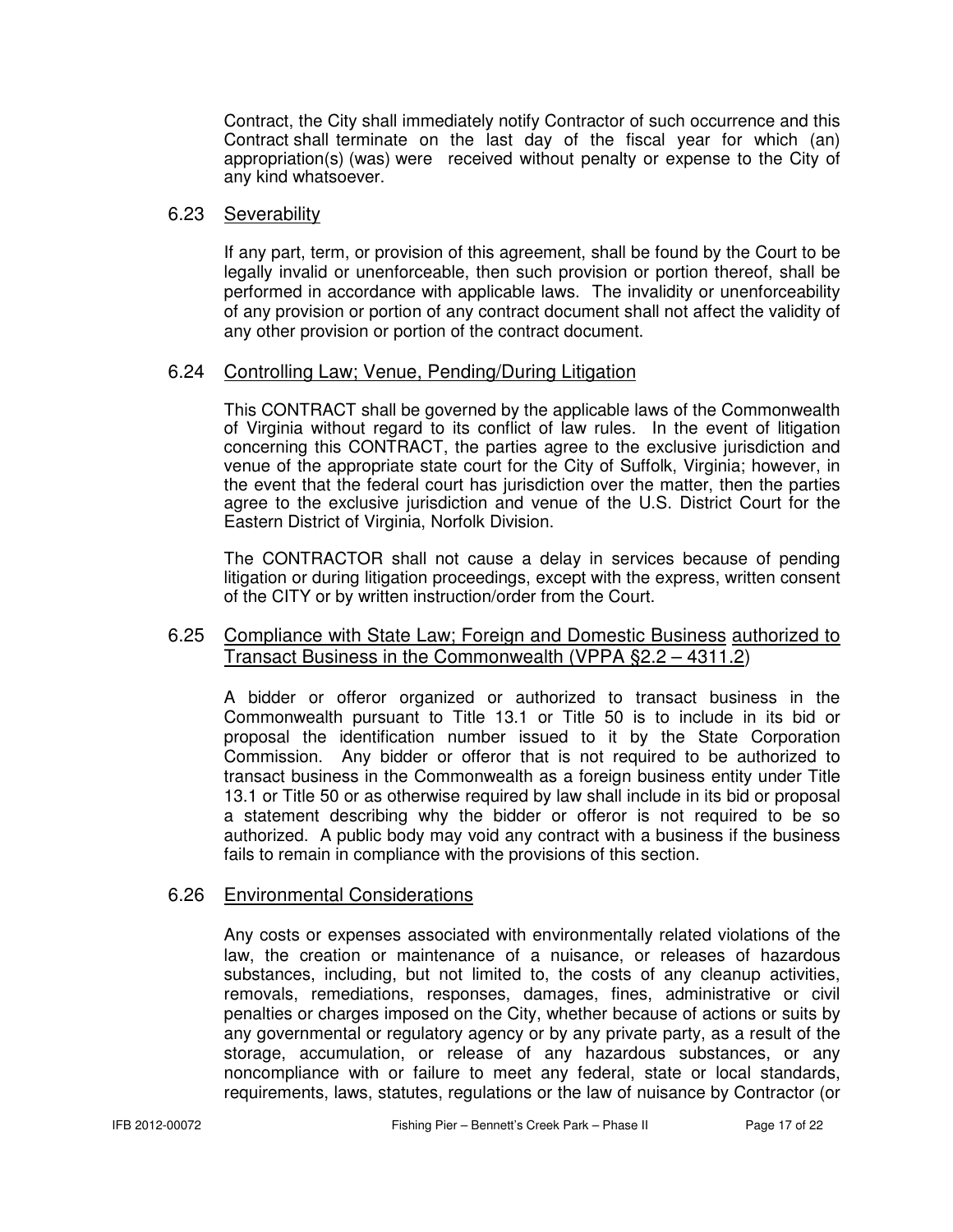by its agents, officers, employees, subcontractors, consultants, subconsultants, or any other persons, corporations or legal entities employed, utilized, or retained by the Contractor) in the performance of this contract or related activities, shall be paid by the Contractor. This paragraph shall survive the termination, cancellation or expiration of this Contract.

#### 6.27 Waiver

 The failure by one party to require performance of any provision of this contract shall not affect that party's right to require performance at any time thereafter, nor shall a waiver of any breach or default of the contract constitute a waiver of any subsequent breach or default or a waiver of the provision itself.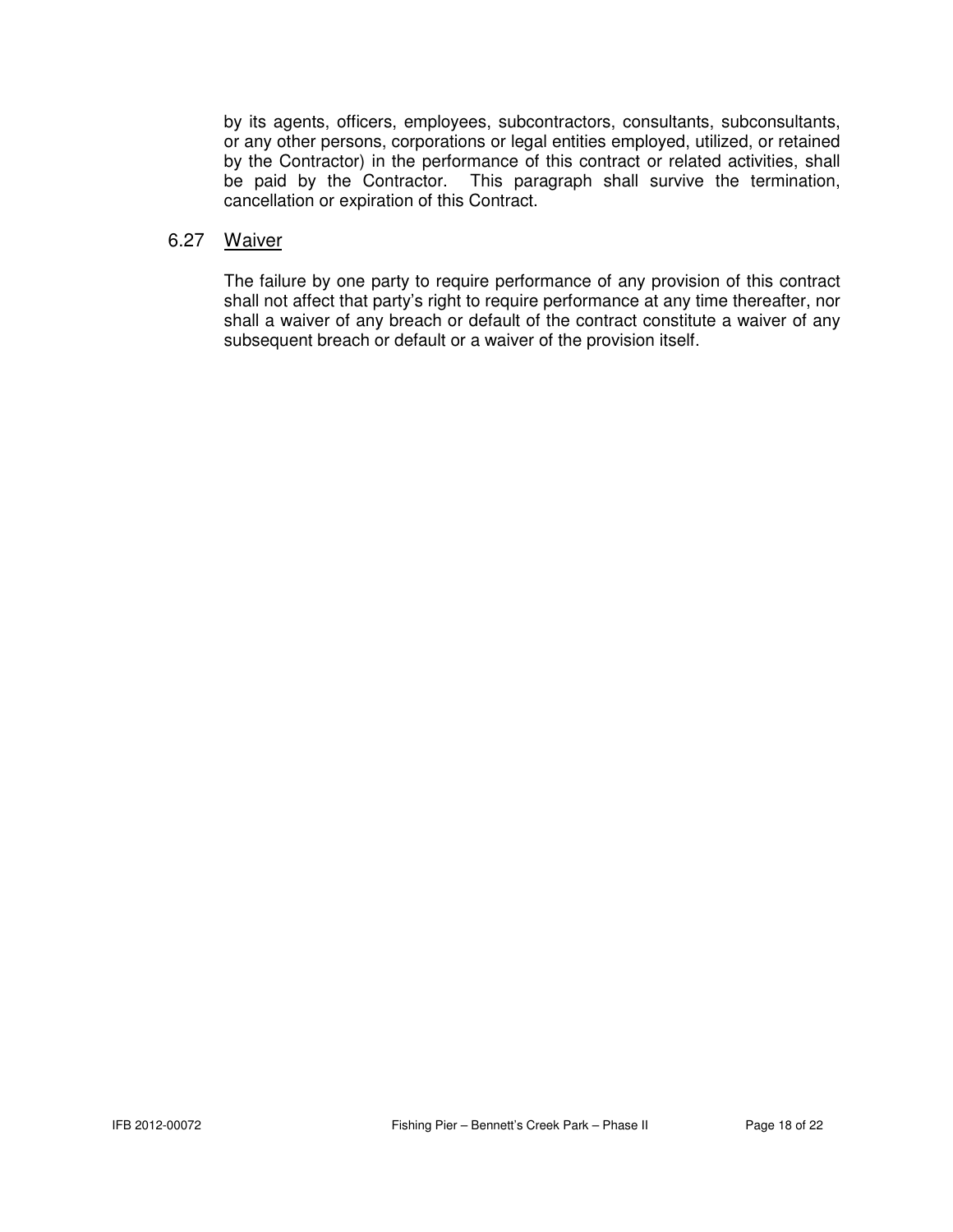# **BID FORM**

| <b>TO:</b> Purchasing Division | Fishing Pier - Bennett's<br>BID:         |
|--------------------------------|------------------------------------------|
| 441 Market Street              | <b>Creek Park</b>                        |
| Suffolk, VA 23434              | March 27, 2012<br><b>DUE:</b>            |
|                                | <b>TIME:</b> 3:00 p.m., Eastern Standard |

\_\_\_\_\_\_\_\_\_\_\_\_\_\_\_\_\_\_\_\_\_\_\_\_\_\_(Company) quotes firm lump sum price below, exclusive of all taxes, to furnish all labor, supervision, materials, equipment, transportation, licenses, permits, and fees to complete construction (Phase II) on the fishing pier located at Bennett's Creek Park in accordance with all specifications, terms, conditions, and drawing herein.

| 1 Lump Sum | <b>Phase II Construction of</b>     |  |
|------------|-------------------------------------|--|
|            | <b>Bennett's Creek Fishing Pier</b> |  |

**Contractor will begin work within \_\_\_\_\_\_ days of Notice to Proceed; barring inclement weather, work will be completed within \_\_\_\_\_\_\_ days of commencement of work.** 

# **REFERENCES**

Indicate below a listing of at least three (3) recent references for whom you have provided similar services. Include the date that services were furnished and the name, address, and phone number of the person we have your permission to contact.

| <b>Client/Address</b>                                                                           | <b>Date</b> | <b>Contact Person</b> | Phone No. |
|-------------------------------------------------------------------------------------------------|-------------|-----------------------|-----------|
| 1)<br>the control of the control of the control of the control of the control of the control of |             |                       |           |
| 2)                                                                                              |             |                       |           |
| 3)                                                                                              |             |                       |           |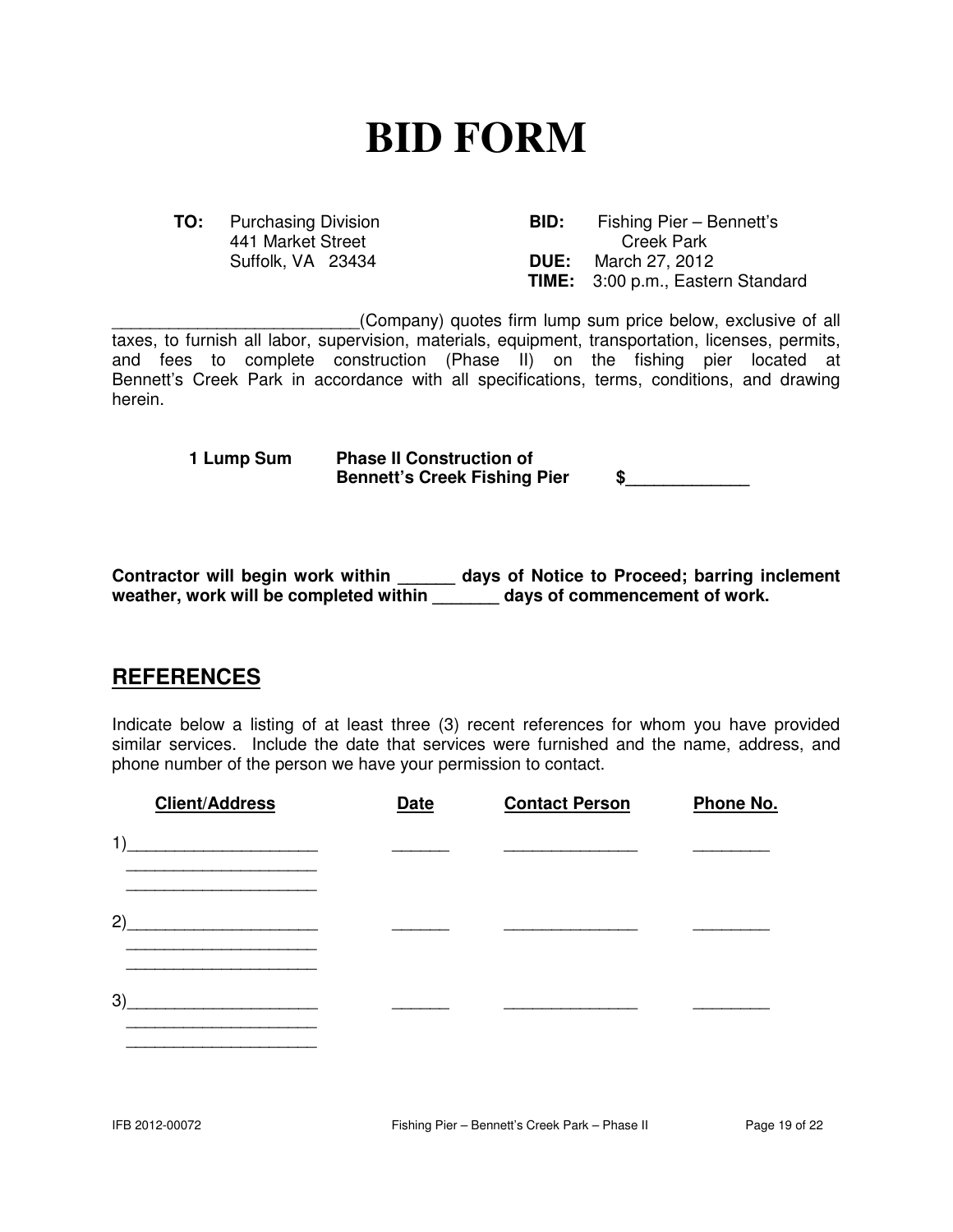**Bidder has included the following with his BID FORM (please check** √ **):** 

| "Anticollusion/Nondiscrimination/Drug Free Workplace" clause |
|--------------------------------------------------------------|
| Proof of Authority to Transact Business in Virginia form     |
| <b>Certificate of Insurance</b>                              |
| Evidence of Class A or Class B Contractor's License          |

**Payment Terms/Discounts**<br> **Payment Schedule:** items accepted and invoiced by 10th of month will be paid month end. Cash discounts offered for less than 30 days from receipt of proper invoice will not be considered in award.)

| <b>Company Name</b>                  |       |
|--------------------------------------|-------|
| <b>Address</b>                       |       |
|                                      |       |
| Person Quoting                       | Title |
| Telephone No.                        |       |
|                                      |       |
| Social Security Number or FIN Number |       |

 I certify that this bid is made without prior understanding, agreement, or connection with any corporation, firm, or person submitting a bid for the same equipment/materials/ service and is in all respects fair and without collusion or fraud. I understand that collusive bidding is a violation of State and Federal law and can result in fines, prison sentences and civil damage awards. I agree to abide by all conditions of this bid and certify that I am authorized to sign this bid for the bidder.

 I certify by my signature below that I have received the documents associated with this bid and understand that the review for completeness of these bid documents and the understanding and comprehension of the bid specifications is solely my responsibility; based on this, by my signature below I waive all rights to further claims against the City of Suffolk that the document were incomplete or not understandable.

 I certify that the bidder represented herein is eligible to bid with respect to all applicable sections of State and Local Government Conflict of Interest Act, Code of Virginia, Section 2.1- 639.1 et. seq.

| Signature<br>- - -<br>_ | ⊺itle | ┒_+<br>---- |  |
|-------------------------|-------|-------------|--|
|                         |       |             |  |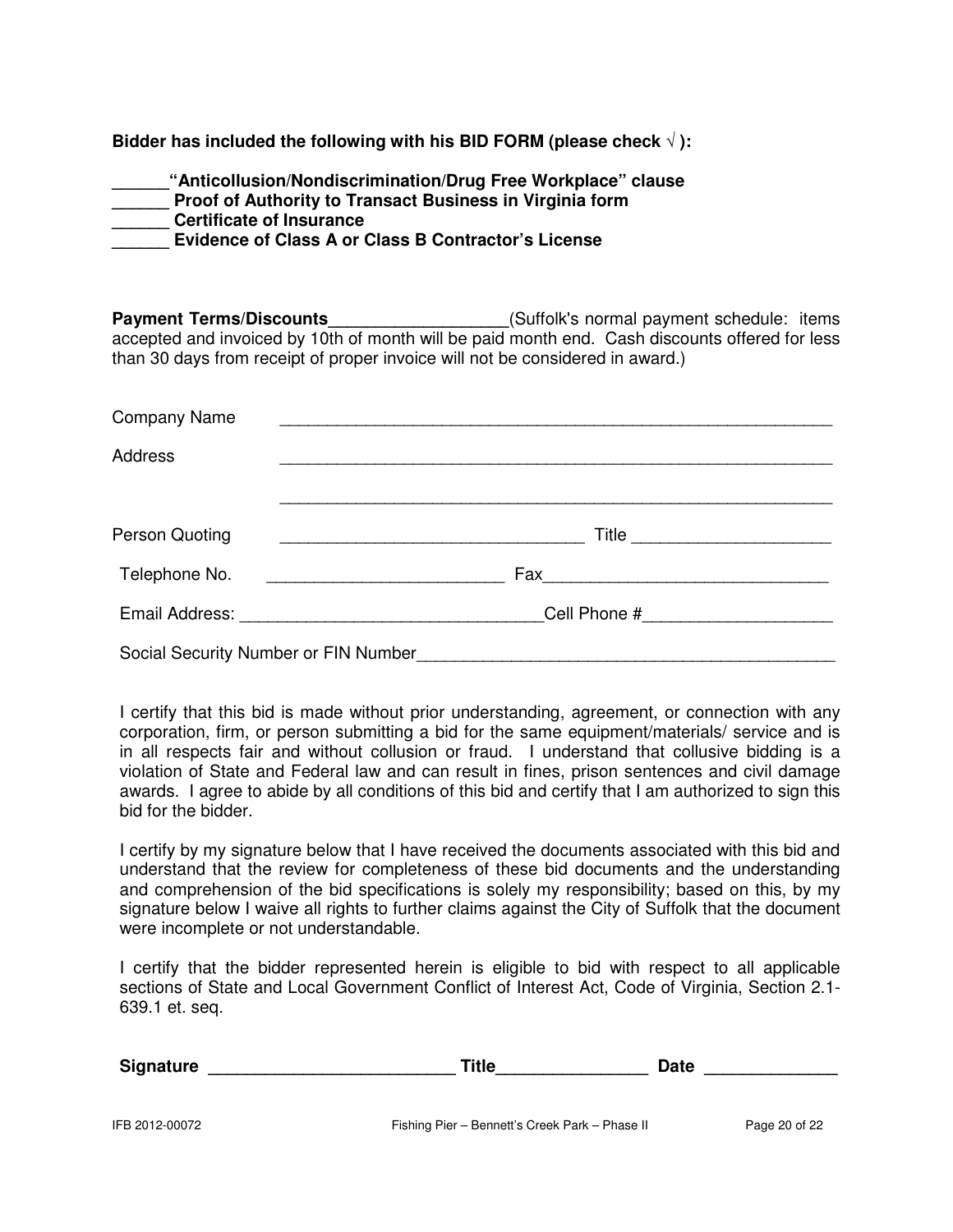#### **ANTICOLLUSION/NONDISCRIMINATION/DRUG FREE WORKPLACE CLAUSES**

#### **ANTICOLLUSION CLAUSE:**

IN THE PREPARATION AND SUBMISSION OF THIS BID, SAID BIDDER DID NOT EITHER DIRECTLY OR INDIRECTLY ENTER INTO ANY COMBINATION OR ARRANGEMENT WITH ANY PERSON, FIRM OR CORPORATION, OR ENTER INTO ANY AGREEMENT, PARTICIPATE IN ANY COLLUSION, OR OTHERWISE TAKE ANY ACTION IN THE RESTRAINT OF FREE, COMPETITIVE BIDDING IN VIOLATION OF THE SHERMAN ACT (15 U.S.C. SECTION 1), SECTIONS 59.1-9.1 THROUGH 59.1-9.17 OR SECTIONS 59.1-68.6 THROUGH 59.1-68.8 OF THE CODE OF VIRGINIA.

THE UNDERSIGNED BIDDER HEREBY CERTIFIES THAT THIS AGREEMENT, OR ANY CLAIMS RESULTING THEREFROM, IS NOT THE RESULT OF, OR AFFECTED BY, ANY ACT OF COLLUSION WITH, OR ANY ACT OF, ANOTHER PERSON OR PERSONS, FIRM OR CORPORATION ENGAGED IN THE SAME LINE OF BUSINESS OR COMMERCE; AND, THAT NO PERSON ACTING FOR, OR EMPLOYED BY, THE CITY OF SUFFOLK HAS AN INTEREST IN, OR IS CONCERNED WITH, THIS BID; AND, THAT NO PERSON OR PERSONS, FIRM OR CORPORATION OTHER THAN THE UNDERSIGNED, HAVE, OR ARE, INTERESTED IN THIS BID.

#### **DRUG-FREE WORKPLACE:**

DURING THE PERFORMANCE OF THIS CONTRACT, THE CONTRACTOR AGREES TO (I) PROVIDE A DRUG-FREE WORKPLACE FOR THE CONTRACTOR'S EMPLOYEES; (II) POST IN CONSPICUOUS PLACES, AVAILABLE TO EMPLOYEES AND APPLICANTS FOR EMPLOYMENT, A STATEMENT NOTIFYING EMPLOYEES THAT THE UNLAWFUL MANUFACTURE, SALE, DISTRIBUTION, DISPENSATION, POSSESSION, OR USE OF A CONTROLLED SUBSTANCE OR MARIJUANA IS PROHIBITED IN THE CONTRACTOR'S WORKPLACE AND SPECIFYING THE ACTIONS THAT WILL BE TAKEN AGAINST EMPLOYEES FOR VIOLATIONS OF SUCH PROHIBITION; (III) STATE IN ALL SOLICITATIONS OR ADVERTISEMENTS FOR EMPLOYEES PLACED BY OR ON BEHALF OF THE CONTRACTOR THAT THE CONTRACTOR MAINTAINS A DRUG-FREE WORKPLACE; AND (IV) INCLUDE THE PROVISIONS OF THE FOREGOING SECTIONS I, II, AND III IN EVERY SUBCONTRACT OR PURCHASE ORDER OF OVER \$10,000, SO THAT THE PROVISIONS WILL BE BINDING UPON EACH SUBCONTRACTOR OR VENDOR.

FOR THE PURPOSE OF THIS SECTION, "DRUG-FREE WORKPLACE" MEANS A SITE FOR THE PERFORMANCE OR WORK DONE IN CONNECTION WITH A SPECIFIC CONTRACT AWARDED TO A CONTRACTOR IN ACCORDANCE WITH THIS CHAPTER, THE EMPLOYEES OF WHOM ARE PROHIBITED FROM ENGAGING IN THE UNLAWFUL MANUFACTURE, SALE, DISTRIBUTION, DISPENSATION, POSSESSION OR USE OF ANY CONTROLLED SUBSTANCE OR MARIJUANA DURING THE PERFORMANCE OF THE CONTRACT.

#### **NONDISCRIMINATION CLAUSE:**

- 1. EMPLOYMENT DISCRIMINATION BY BIDDER SHALL BE PROHIBITED.
	- 2. DURING THE PERFORMANCE OF THIS CONTRACT, THE SUCCESSFUL BIDDER SHALL AGREE AS FOLLOWS:
		- A. THE BIDDER, WILL NOT DISCRIMINATE AGAINST ANY EMPLOYEE OR APPLICANT FOR EMPLOYMENT BECAUSE OF RACE, RELIGION, COLOR, SEX, NATIONAL ORIGIN, AGE, DISABILITY, OR ANY OTHER BASIS PROHIBITED BY STATE LAW RELATING TO DISCRIMINATION IN EMPLOYMENT, EXCEPT WHERE THERE IS A BONA FIDE\_OCCUPATIONAL QUALIFICATION/CONSIDERATION REASONABLY NECESSARY TO THE NORMAL OPERATION OF THE BIDDER. THE BIDDER AGREES TO POST IN CONSPICUOUS PLACES, AVAILABLE TO EMPLOYEES AND APPLICANTS FOR EMPLOYMENT, NOTICES SETTING FORTH THE PROVISIONS OF THIS NONDISCRIMINATION CLAUSE.
		- B. THE BIDDER, IN ALL SOLICITATIONS OR ADVERTISEMENTS FOR EMPLOYEES PLACED ON BEHALF OF THE BIDDER, WILL STATE THAT SUCH BIDDER IS AN EQUAL OPPORTUNITY EMPLOYER.
		- **C.** NOTICES, ADVERTISEMENTS, AND SOLICITATIONS PLACED IN ACCORDANCE WITH FEDERAL LAW, RULE OR REGULATION SHALL BE DEEMED SUFFICIENT FOR THE PURPOSE OF MEETING THE REQUIREMENTS OF THIS **SECTION**
		- D. BIDDER WILL INCLUDE THE PROVISIONS OF THE FOREGOING SECTIONS A, B, AND C IN EVERY SUBCONTRACT OR PURCHASE ORDER OF OVER \$10,000, SO THAT THE PROVISIONS WILL BE BINDING UPON EACH SUBCONTRACTOR OR VENDOR.

| Name and Address of Bidder:                                                        | Date:                             |
|------------------------------------------------------------------------------------|-----------------------------------|
|                                                                                    | By:                               |
|                                                                                    | Signature In Ink                  |
|                                                                                    |                                   |
|                                                                                    |                                   |
|                                                                                    | <b>Printed Name</b>               |
|                                                                                    |                                   |
| Telephone Number: (                                                                |                                   |
| Hispanic American<br>African American<br>American Indian<br>Other; Please Explain: | Eskimo<br>Asian American<br>Aleut |
|                                                                                    |                                   |